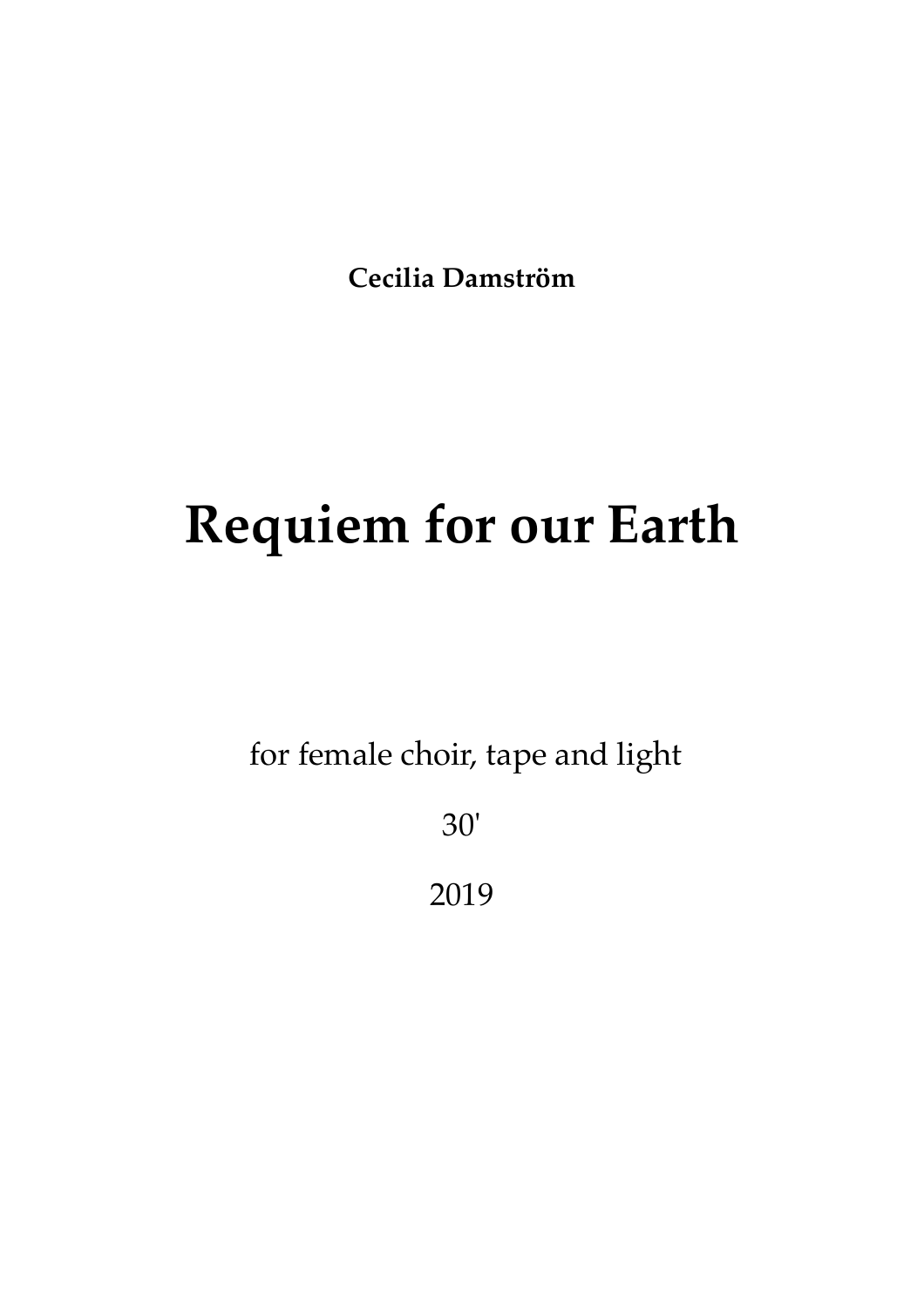#### **I. Our House is on Fire**

Our house is on fire. I am here to say, our house is on fire.

According to the IPCC (Intergovernmental Panel on Climate Change), we are less than 12 years away from not being able to undo our mistakes. In that time, unprecedented changes in all aspects of society need to have taken place, including a reduction of our CO2 emissions by at least 50%.

Our house is on fire. Our house is on fire.

People like to tell success stories. But their financial success has come with an unthinkable price tag. And on climate change, we have to acknowledge we have failed. All political movements in their present form have done so.

But Homo sapiens have not yet failed.

Yes, we are failing, but there is still time to turn everything around. We can still fix this. But unless we recognise the overall failures of our current systems, we most probably don't stand a chance.

I am here to say, our house is on fire.

Now is the time to speak clearly.

Solving the climate crisis is the greatest and most complex challenge that Homo sapiens have ever faced. The main solution, however, is so simple that even a small child can understand it. We have to stop our emissions of greenhouse gases.

Either we do that or we don't.

You say nothing in life is black or white. But that is a lie. A very dangerous lie. Either we avoid setting off that irreversible chain reaction beyond human control or we don't. Either we choose to go on as a civilisation or we don't.

We all have a choice. That is up to you and me.

I am here to say, our house is on fire. Our house is on fire.

*Greta Thunberg, excepts of her speech given in January 2019 at Davos.*

#### **II. The Congo of Europe**

Ett gruvtillstånd berättigar till utvinning av

1) de gruvmineral som påträffats på gruvområdet,

2) organiskt och oorganiskt ytmaterial, gråberg och anrikningssand som uppkommer som biprodukt vid gruvdrift

3) övriga ämnen som ingår i berggrunden och marken på gruvområdet till den del dessa ämnen behövs för gruvdriften på gruvområdet.

*The Finnish Law - https://www.finlex.fi/sv/laki/ajantasa/2011/20110621#O1L3P17*

#### **III. Requiem I**

Requiem aeternam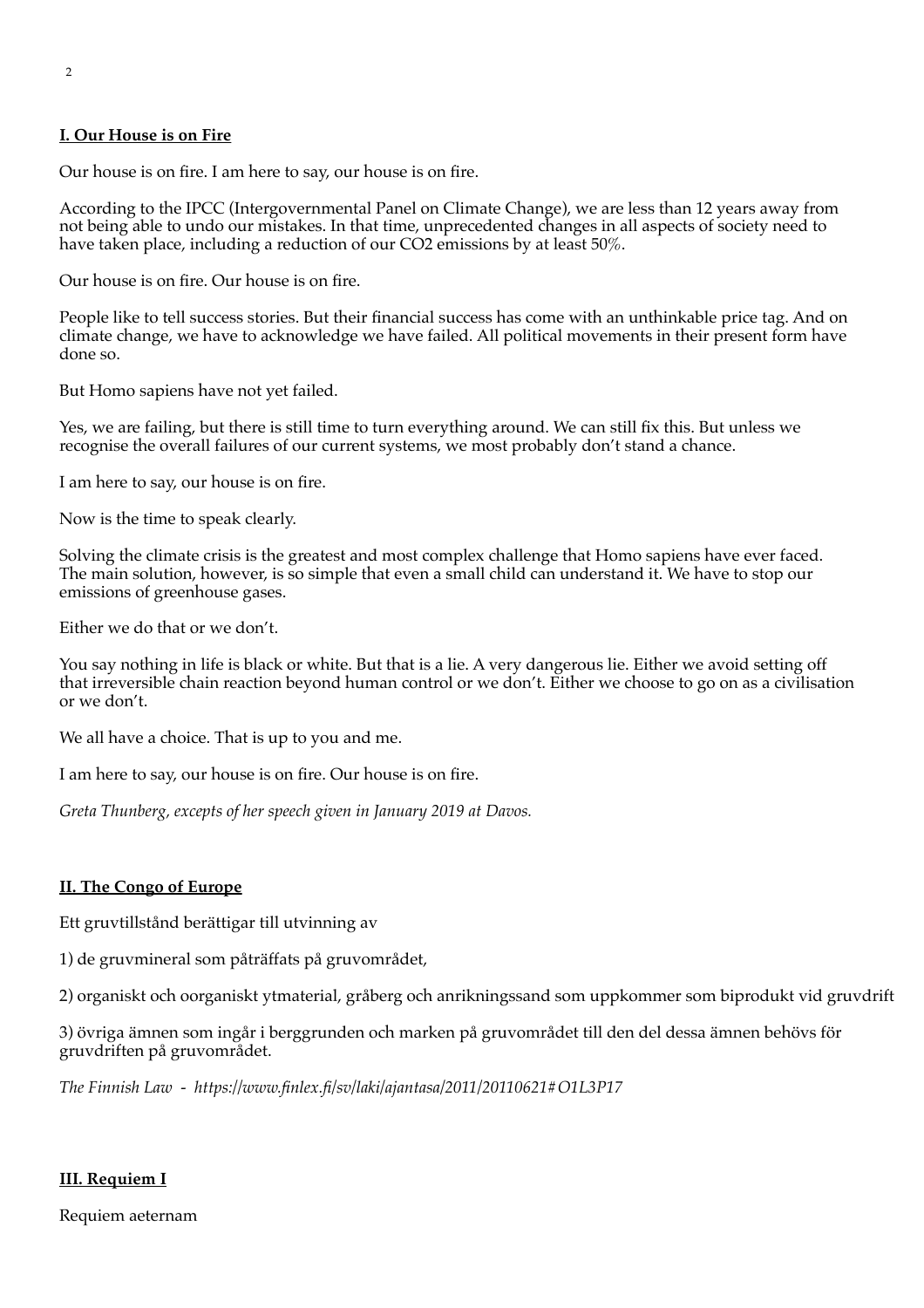#### **IV. Logging**

Monet yksityiset metsänomistajat ovat ihmetellleet miksi metsähallitus tuntuu hakkaavan oudon nuorta metsää.

Nielut ylös, päästöt alas!

Miksi sitten metsähallitus hakkaa nuorta metsää?

Ensinnäkin metsähallitus laskee näitä käyttäen liian korkea korkoa, neljän prosentin korkoa. Ja toinen syy, ulkoinen syy on se että valtio on asettanut metsähallitukselle liian korekan tulostavoitteen ja että se metsähallitus ei saa sitä tuottovaatimusta täytettyä ellei hakkaa hyvässä kasvuvaiheessa olevia metsiä.

Valittu korko vaikuttaa hyvin olinnaisesti siihen minkä ikäiseksi metsä kannattaa puhtaasti talous mielessä kasvattaa.

Metsäntutkija Juha Lappi katsoo että pienemmällä korollan päästäisiin pitkällä aikavälillä parempaan lopputulokseen.

Pitemällää tähtäimellä se tarkottaisi että valtiolle tulisi enemmän tuloja.

Professori Pukkala ja tutkij Lappi peräänkuuluttavat malttia hakkuisiin.

Toisten mielestä 4% on pieni korko.

Monet sijoittajat vaatii paljon suurempaa, suurempaa korka.

Metsähallituksen suunnitlemia laskelmia tekevä Juha Salmi arvioi (A-studiolle) että 3% koron käyttö johtaa kaikkien metsähallituksen käyttämien rajotteiden kanssa noin 20% suurempiin hakkuisiin nyt kuin 4% korkokannan käyttö.

*YLE - https://areena.yle.fi/1-50009792*

#### **V. Requiem II**

Requiem aeternam

#### **VI. Everything with moderation**

Kyllä puolustusministerin tehtävä on pitää huolta että meidän taisteiljat ovat toimintakykyisiä kaikissa olosuhteissa. No ehkä se vaikutti vähän sellaiselta ideologiselta tuputtamiselta että on pakollinen kasvisruoka. Seillähän on nyt sinällään jo kasvisruokavaihtoehtoja aina tarjolla. Sinälllään haluan selvittää onko tämä energian tarve varusmiehillä nyt laskettu viimeisen pääälle, että varusmiesten ei tarvi käydä sotilaskodissa sitten päivärahoillaan ostamassa pitsaa tai makkaraperunoita tai mitä nyt ostavatkaan, vaan että valtio antaa heille riittävästi ruokaa jotta voivat suorittaa tärkeää tehtävänsä.

Miks ei ihminen saa olla sekasyöjä tai kaikkiruokainen? Kohtuudella kaikki. Ei pitäis ihan kaikkiin ääri-ilmiöihinkään mennä mukaan aina.

Ei pitäis ihan kaikkiin ääri-ilmiöihinkään mennä mukaan aina.

*Jussi Niinistö, Finnish Defence Minister, A-studio 27.8.2018 - https://areena.yle.fi/1-50006824*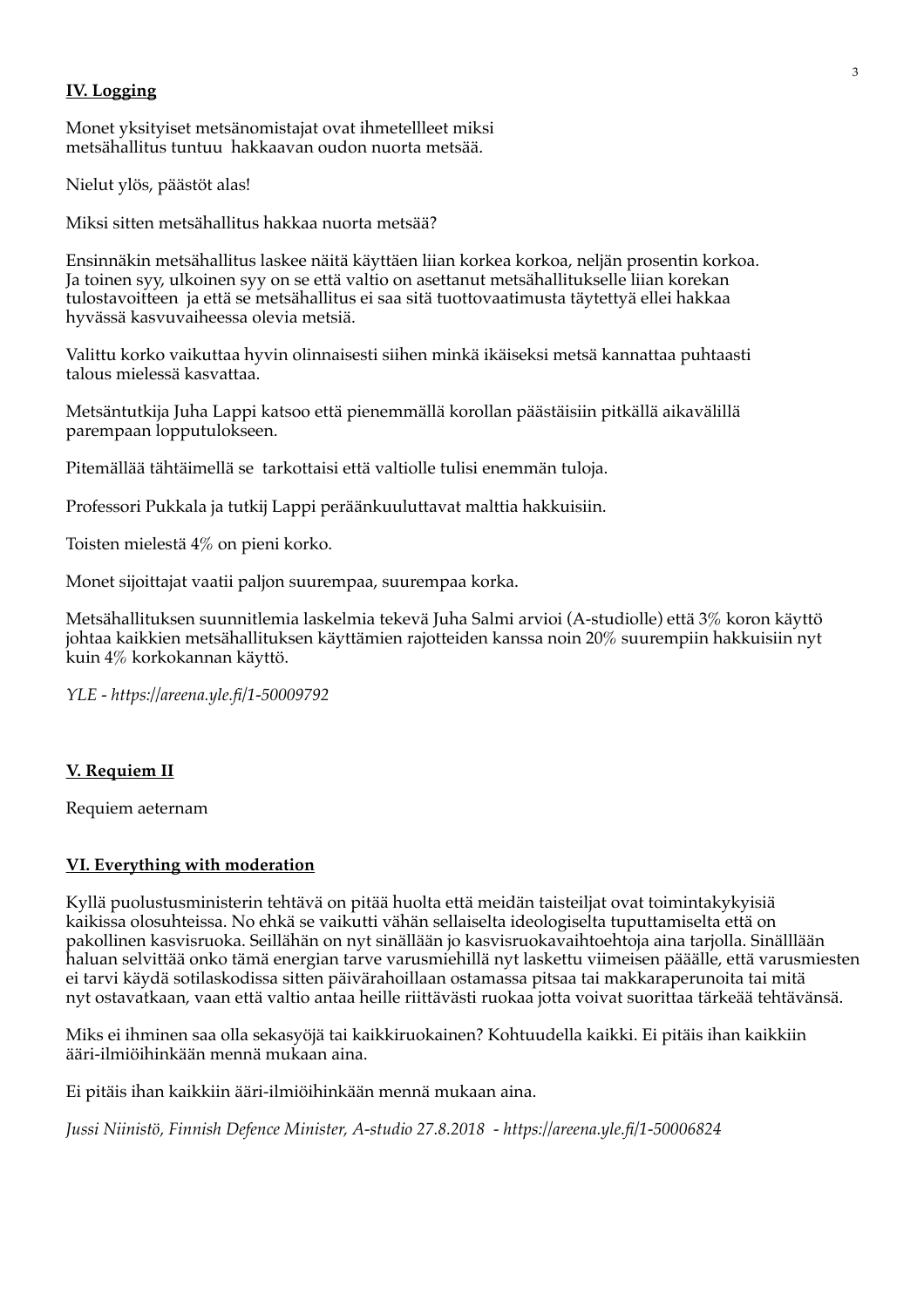## **VII. Heaven (Requiem III)**

"Vi fick den här världen i arv från tidigare generationer, men också som lån av kommande generationer, till vilka vi ska lämna tillbaka den." *— Möte, Quito, Ecuador, 7/7, 2015*

"Vårt gemensamma hem plundras, läggs öde och skadas av ansvarslöshet. Feghet inför skyddet av vårt hem är en allvarlig synd." *— Tal, Santa Cruz, Bolivia, 9/7, 2015*

"En kristen som inte skyddar skapelsen, som inte får den att blomstra, är en kristen som inte bryr sig om Guds verk, ett verk fött av gudomlig kärlek till oss." *—Meditation, Vatikanen, 9/2, 2015*

"Må förhållandet mellan människan och naturen inte drivas av girighet och utnyttjande, utan --- av respekt och omsorg." *— Tal, Vatikanen, 22/4, 2015*

"Gud förlåter alltid, vi människor förlåter ibland, men naturen förlåter aldrig. Ger vi henne en örfil får vi en tillbaka." *—Presskonferens, flygresa från Sri Lanka till Fillippinerna, 15/1, 2015*

*Pope Francis*

### **VIII. Ice caping**

*When the ice begins to cape off, everyone in the choir joins hands. The people in the outer ends begin to walk towards the edge of the stage so that the choir is "streched" so far until you can't anymore hold each others hands. The choir goes down from the stage (keeping a calm an even pace at all times) and stands around the audience, everyone facing the audience. Everyone takes out a torch and a coloured piece of plastic and keeps them prepared in their hands.* 

*The choir is devided into 6 groups. Each group consisting of both sopranos and altos (devide freely according to register of pictes). They who are in the same groups stand beside each other.*

#### **IX. Corals**

*Group 1:* Hah *Group 2:* Hah *Group 3:* Vo *Group 4:* Lalala *Group 5:* Do do doi doi da da da *Group 6:* Hom

#### **X. Water**

*Everyone with a waterbottle sprays occasionally some water (very dim clouds of humidity) on to the audience. Spray together with th sound of big waves on the tape. The water bottle should be placed evenly around the audience. (This is for letting the audience acutally feel how water levels are rising.)*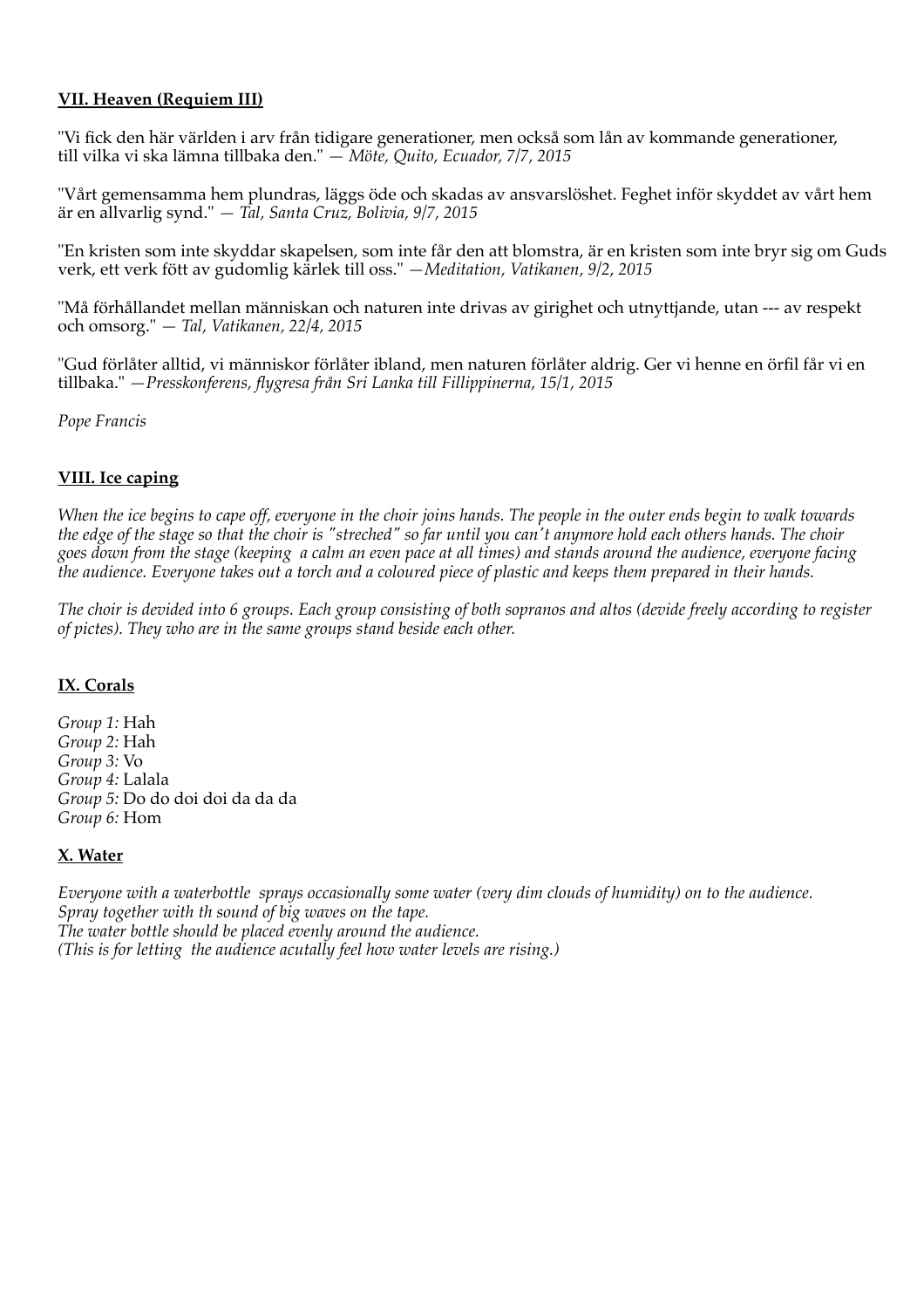# **Requiem for our Earth**

for female choir, tape and light

I. Our House is on Fire

**Music: Cecilia Damström (2019) Text: Greta Thunberg**



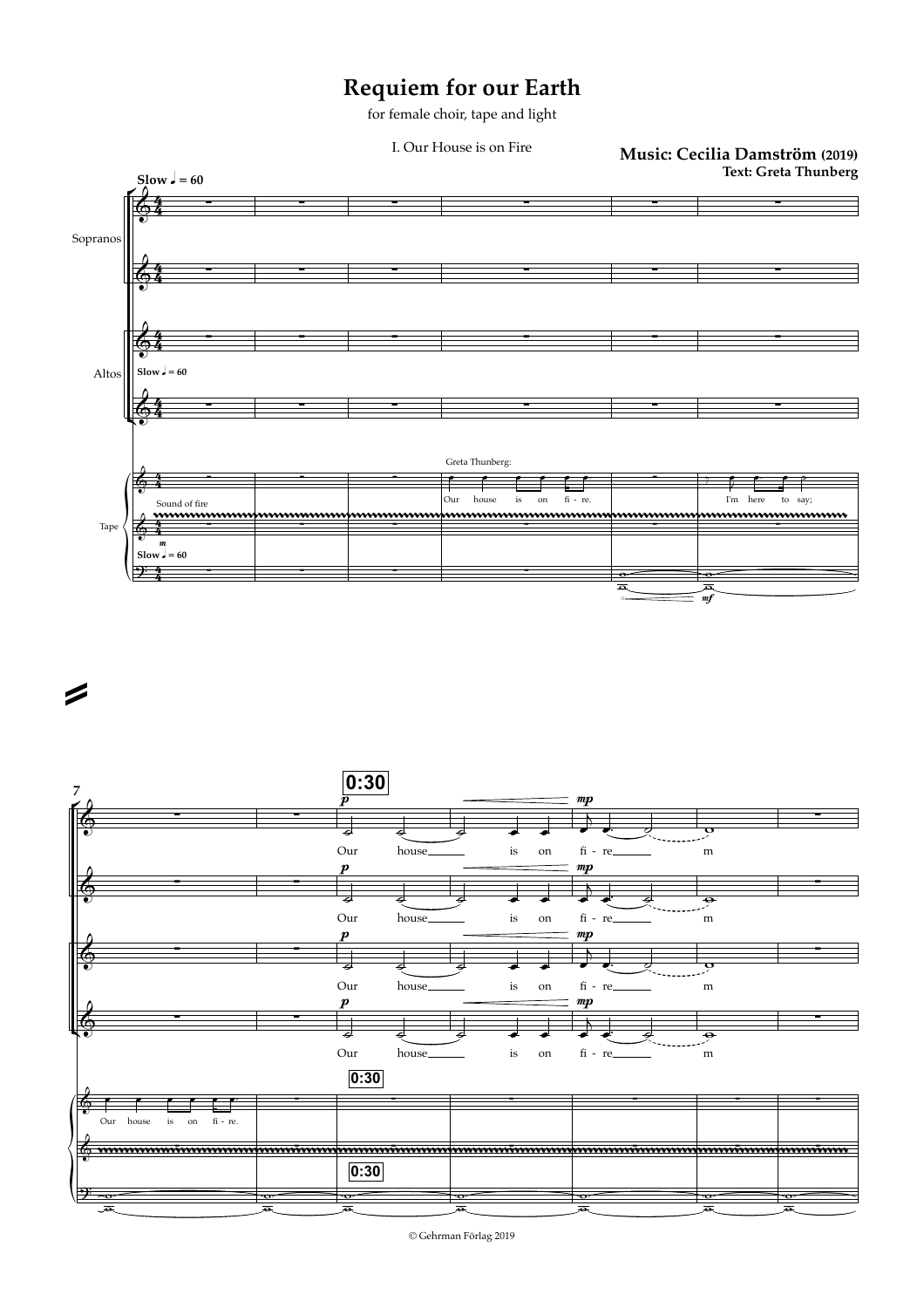*Cecilia Damström - Requiem for our Earth*



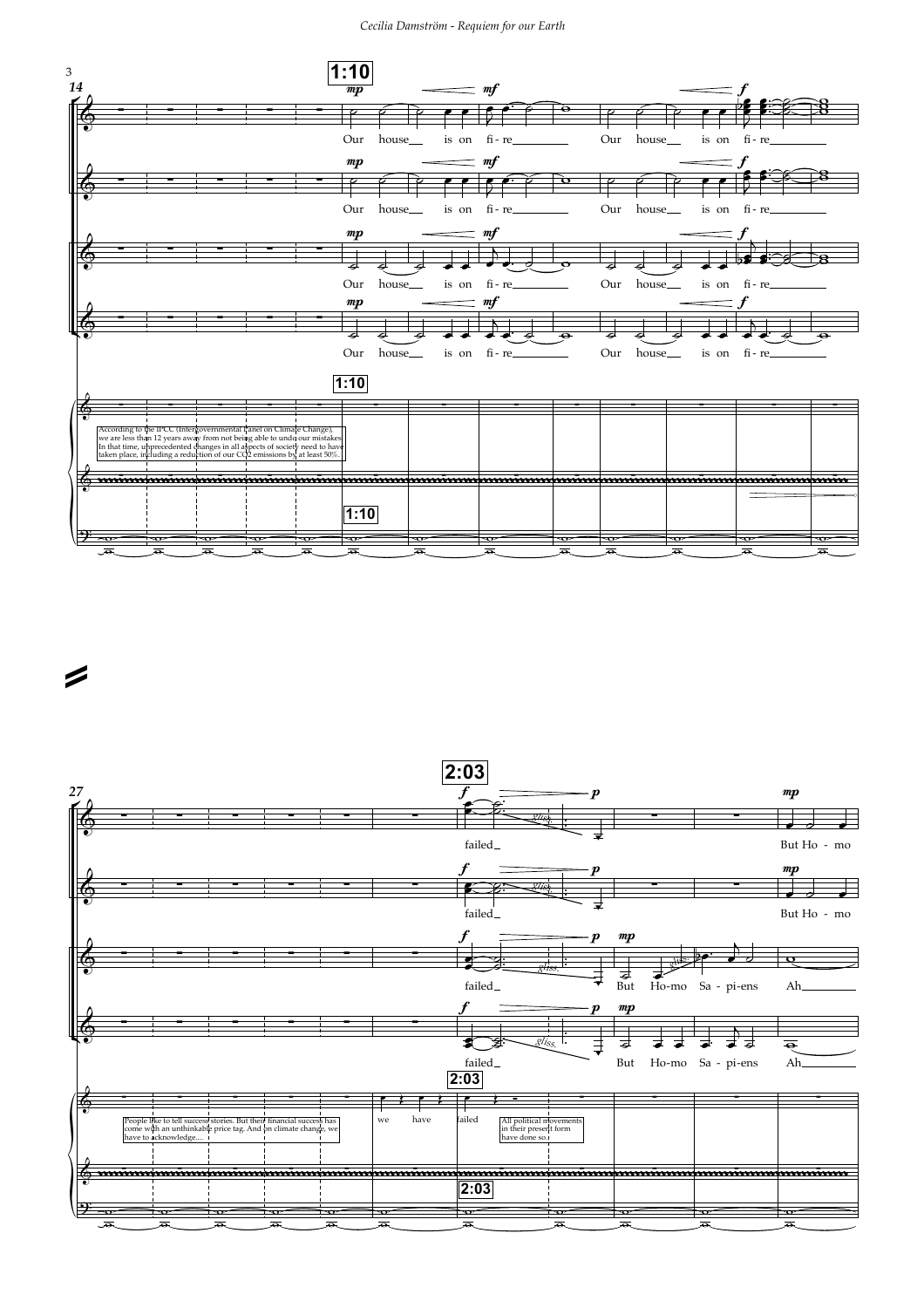

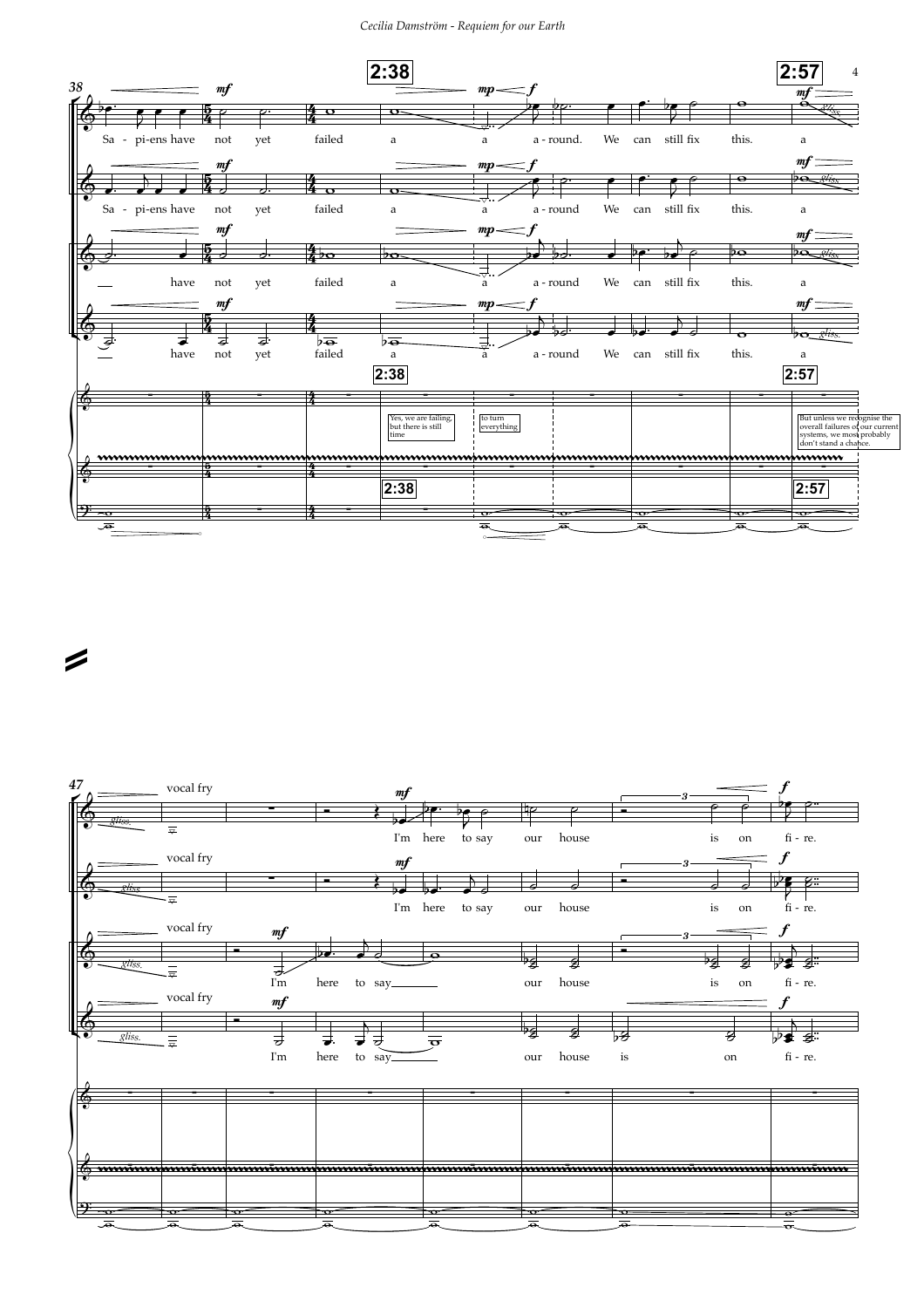

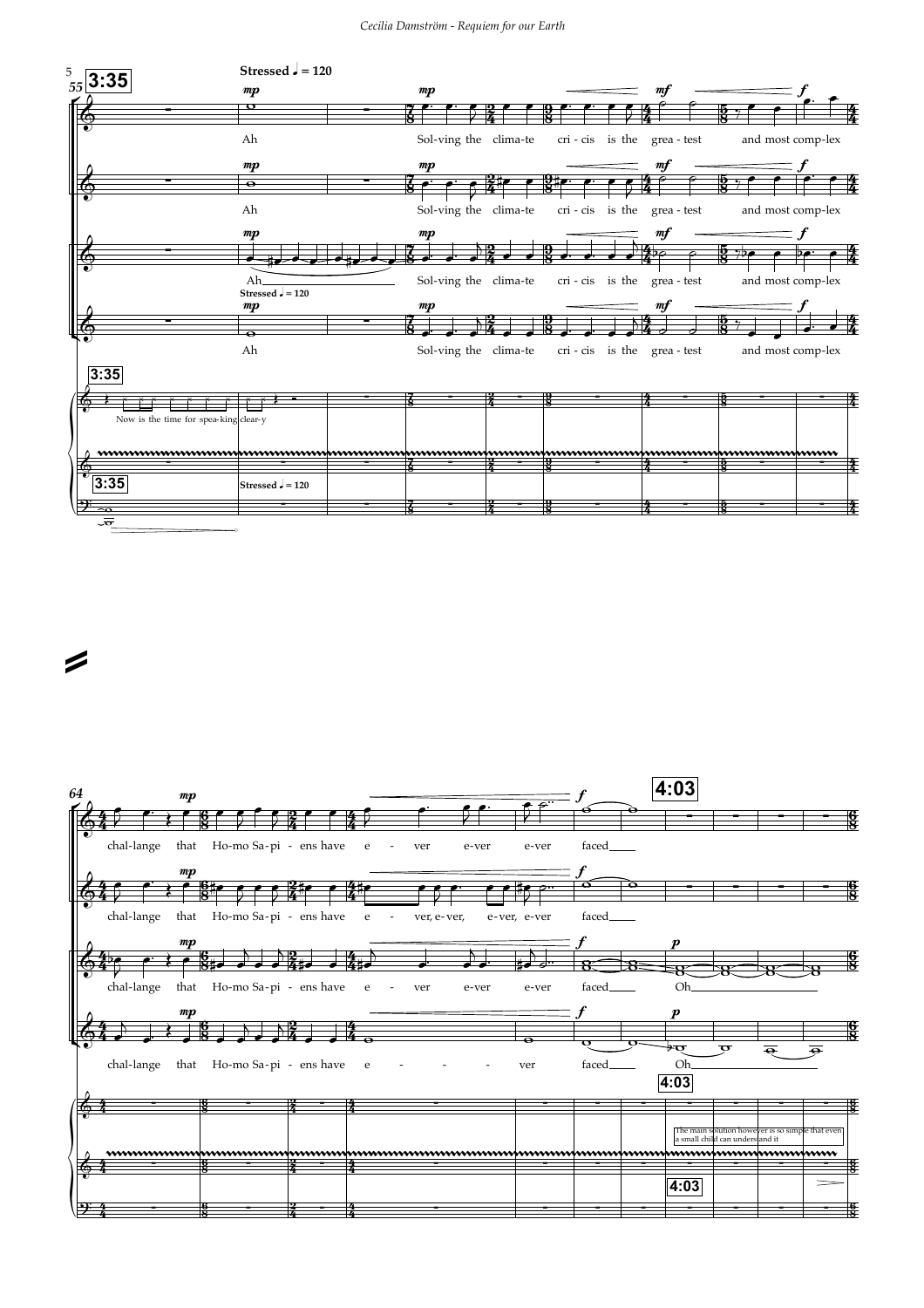

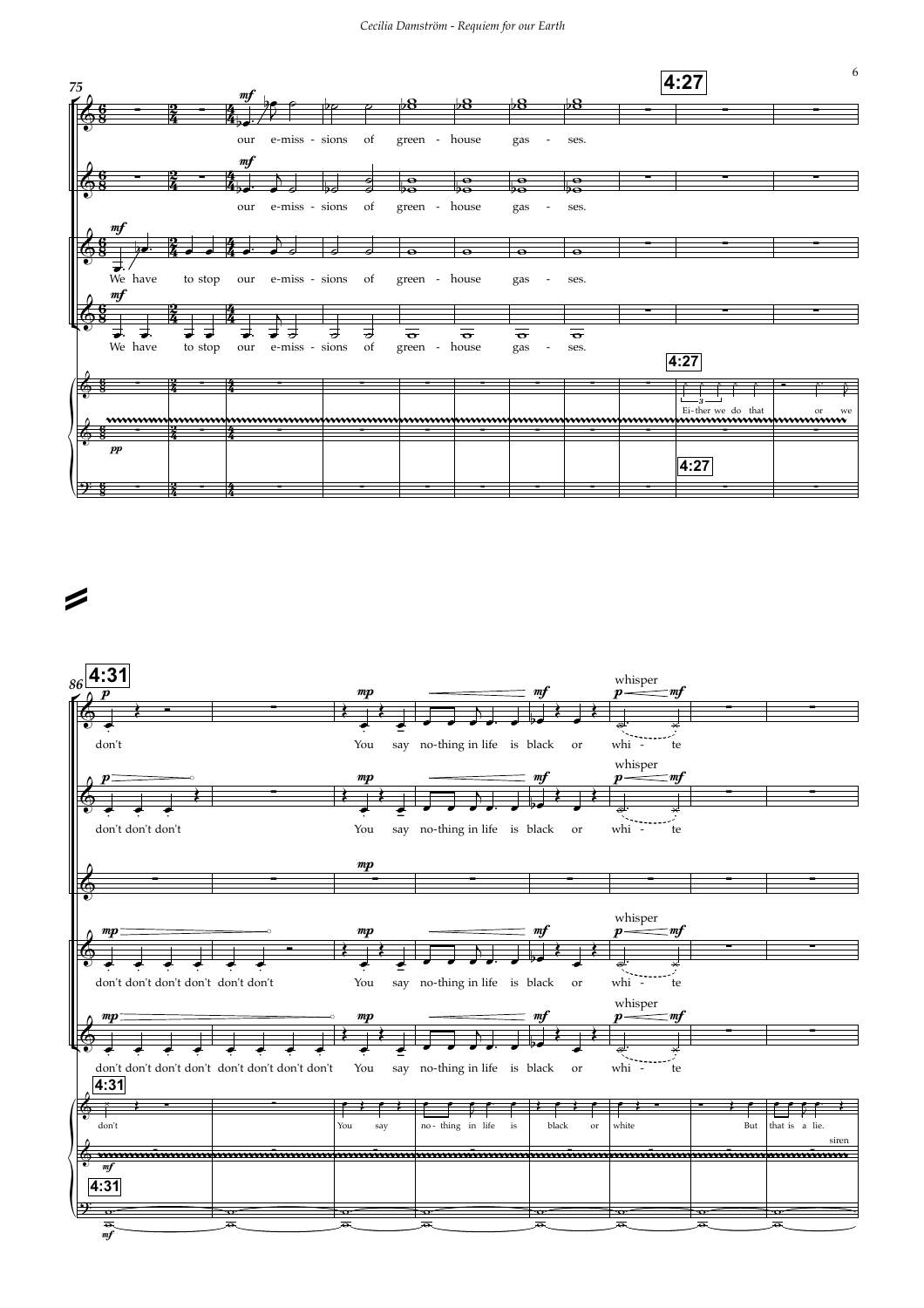

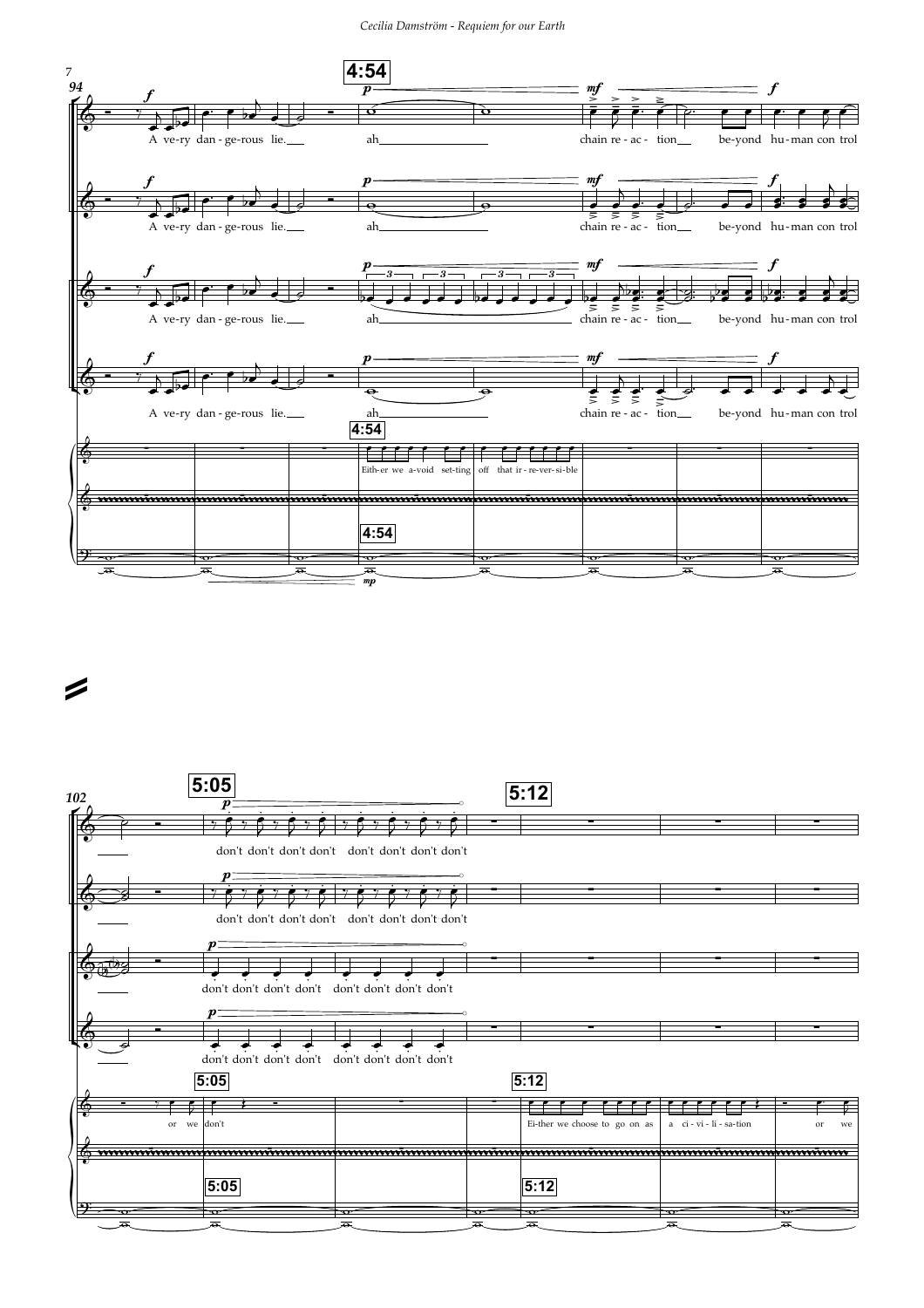*Cecilia Damström - Requiem for our Earth*



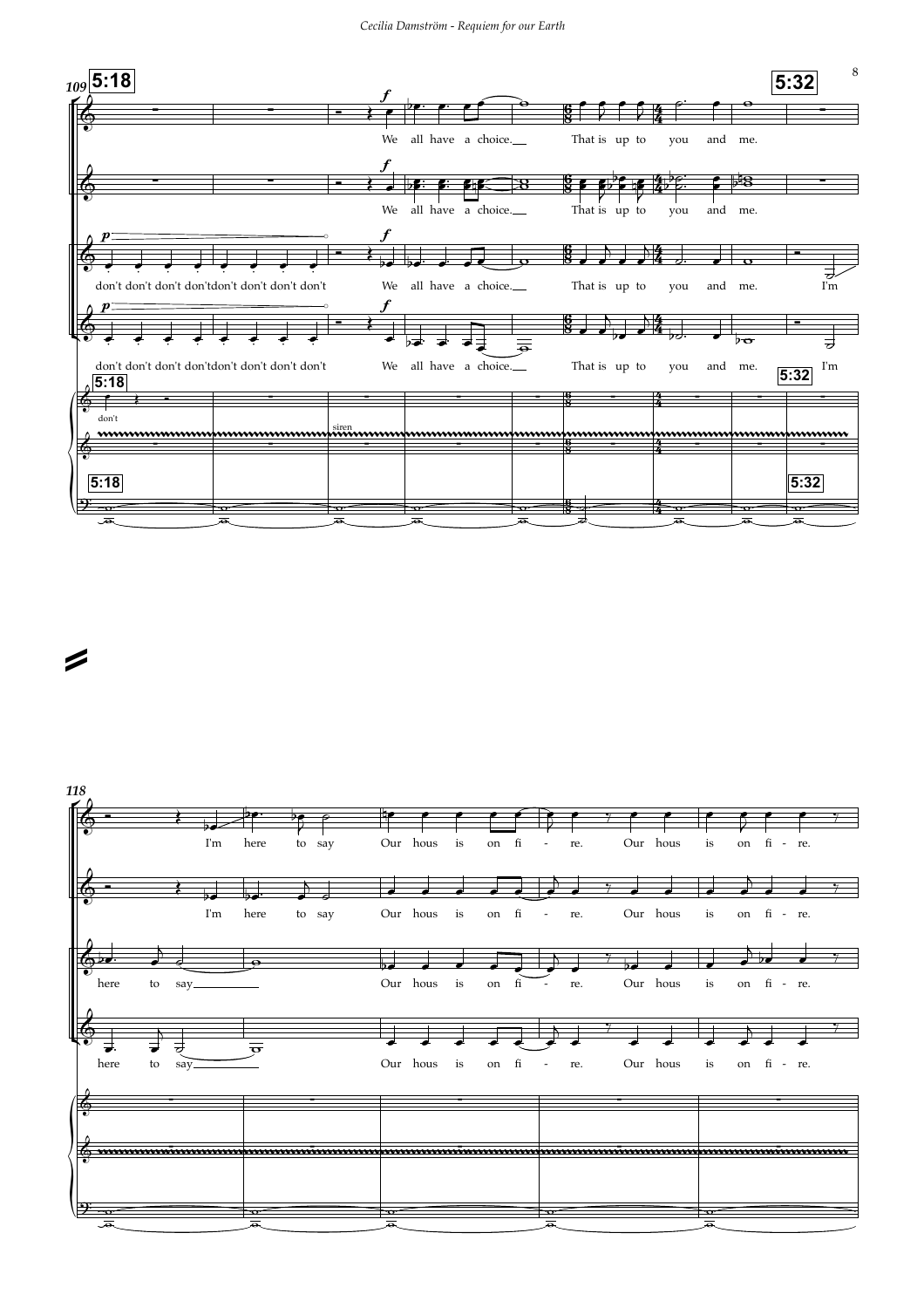*Cecilia Damström - Requiem for our Earth*



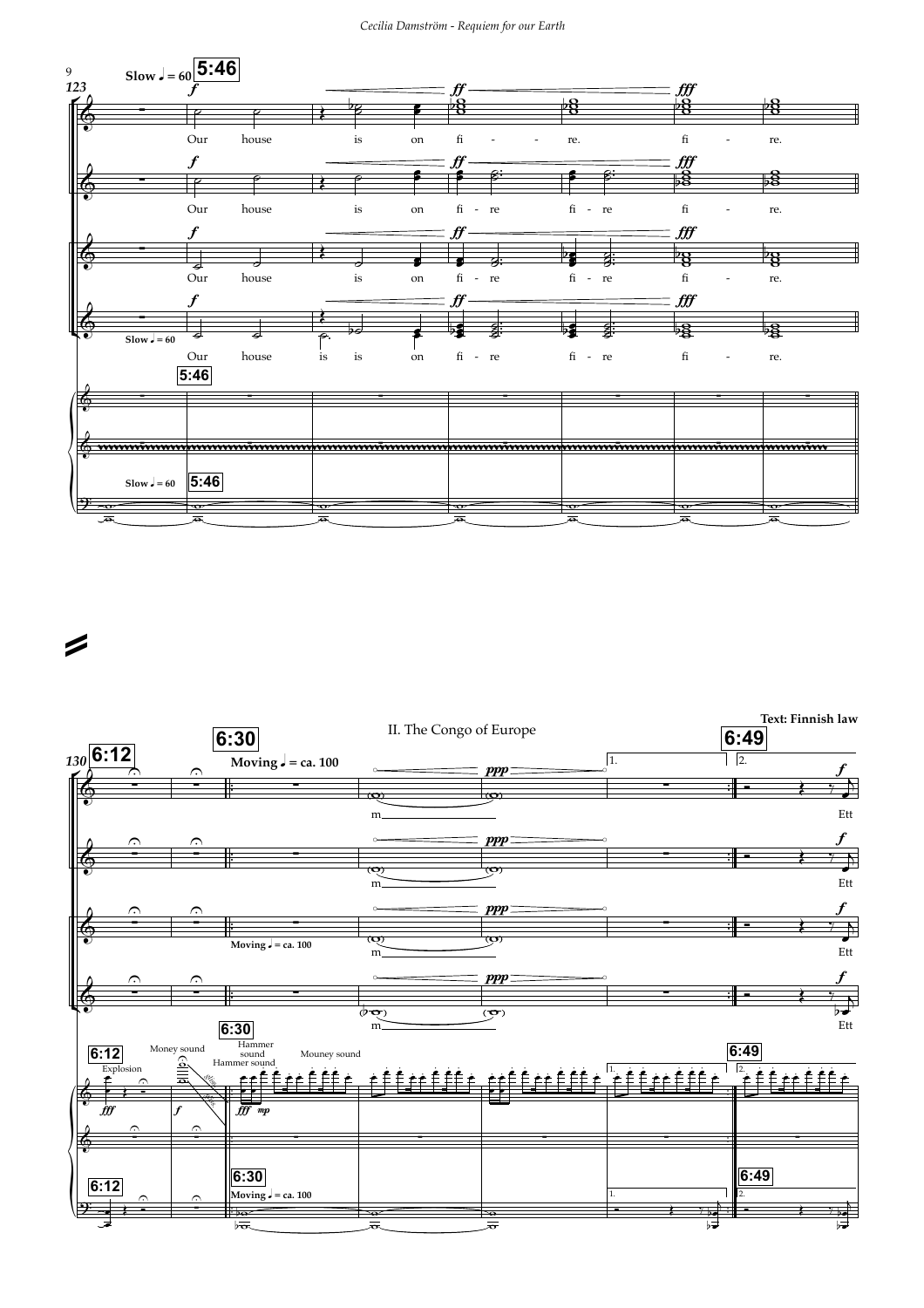*Cecilia Damström - Requiem for our Earth*





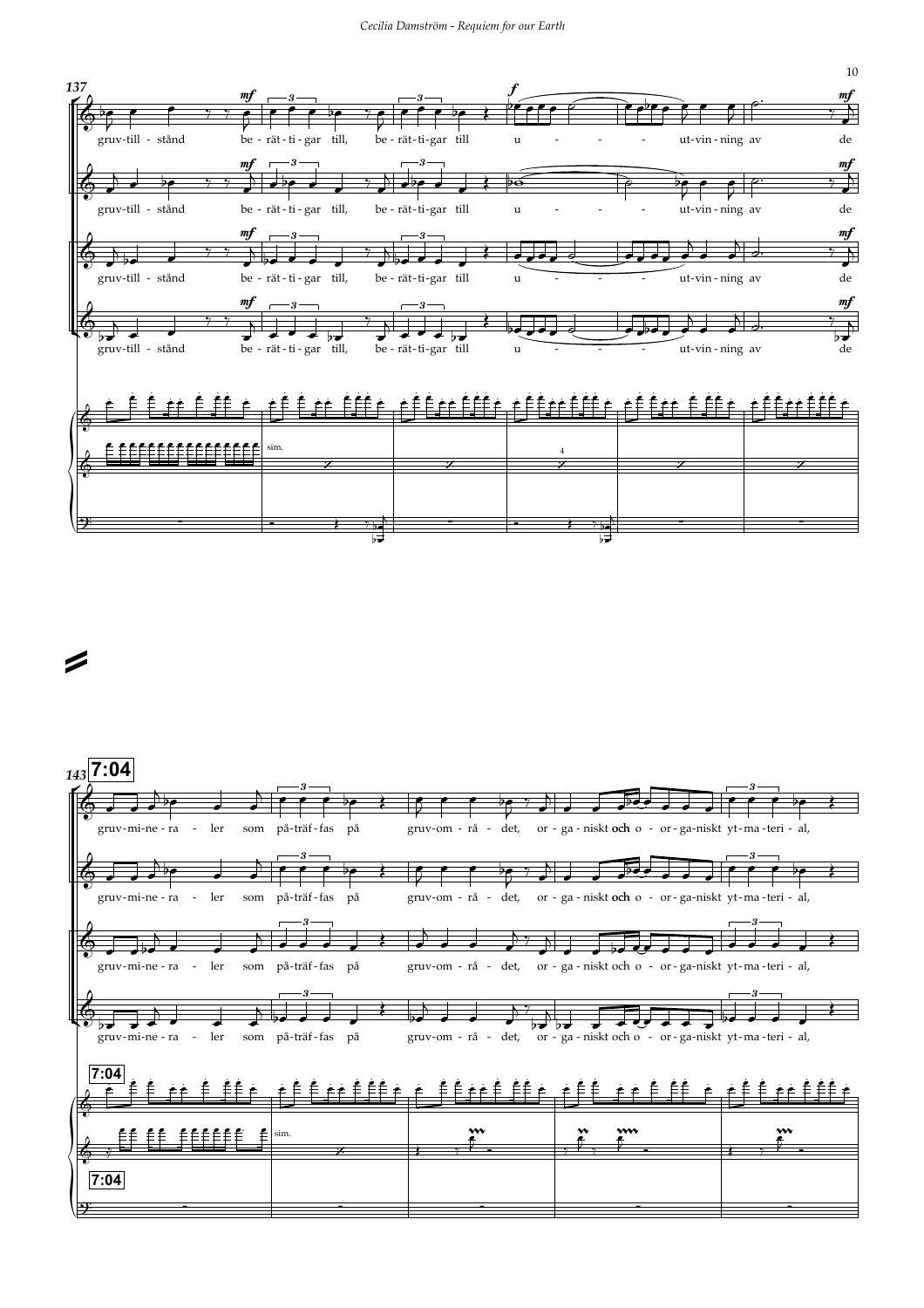

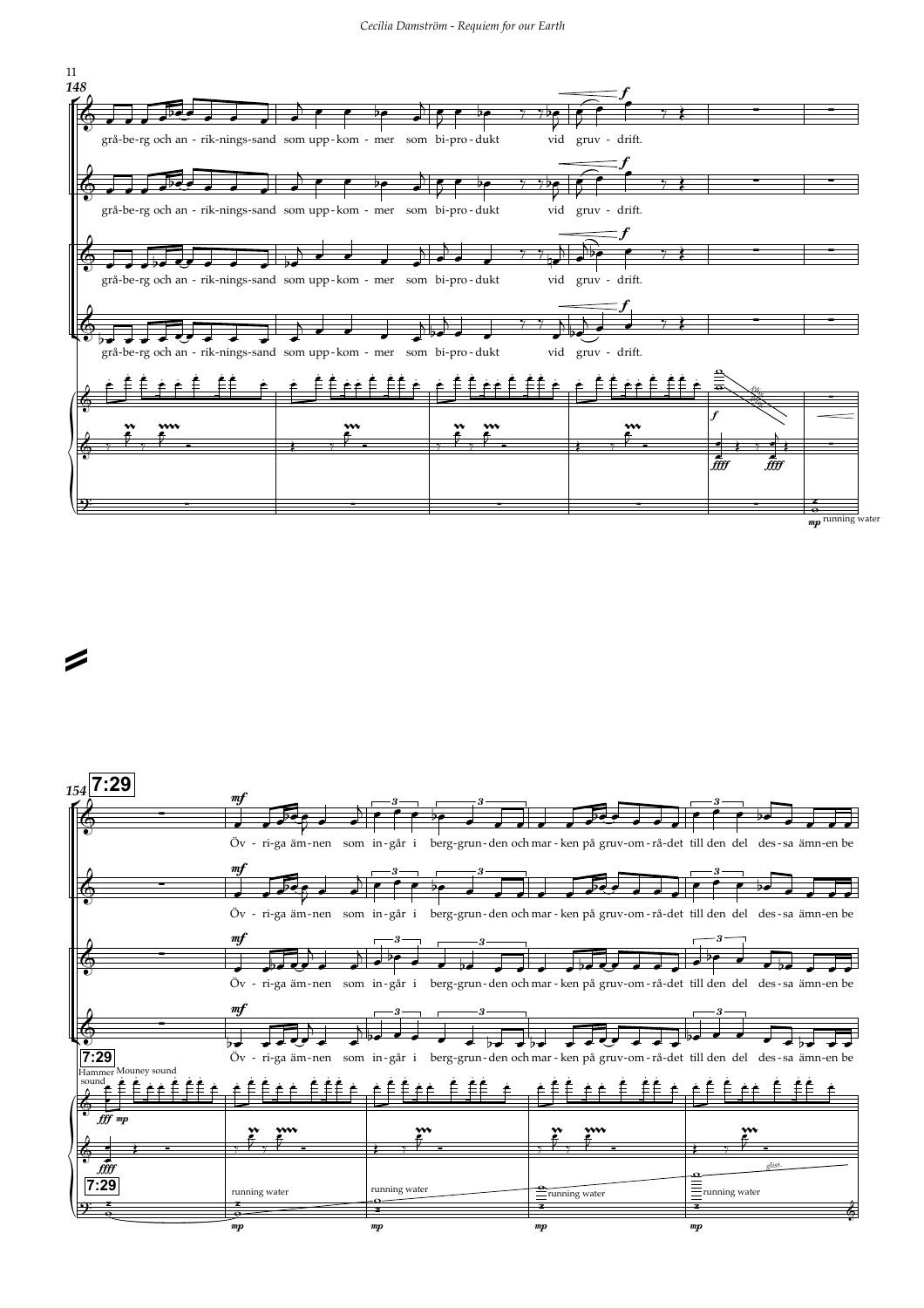

=

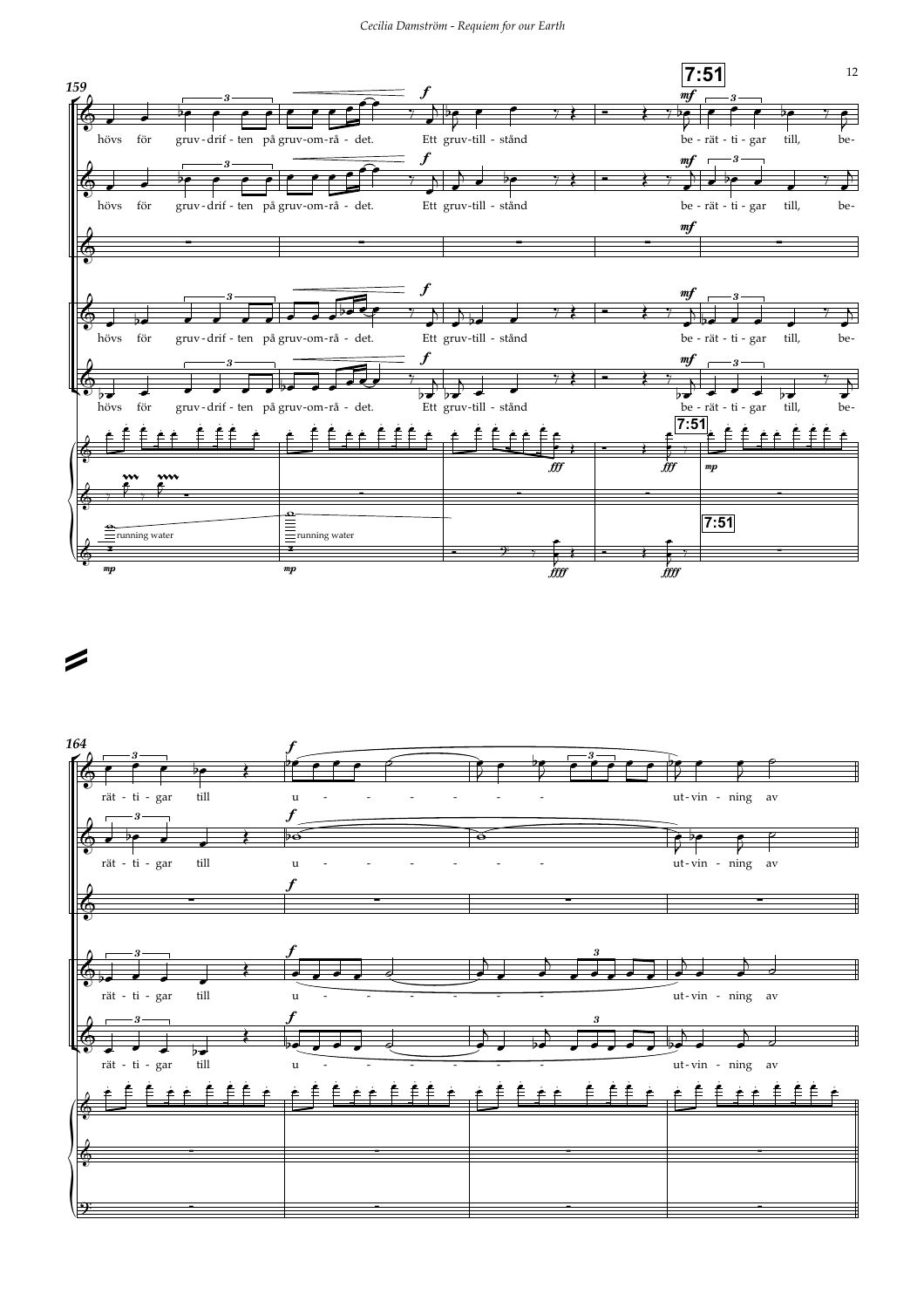III. Requiem I



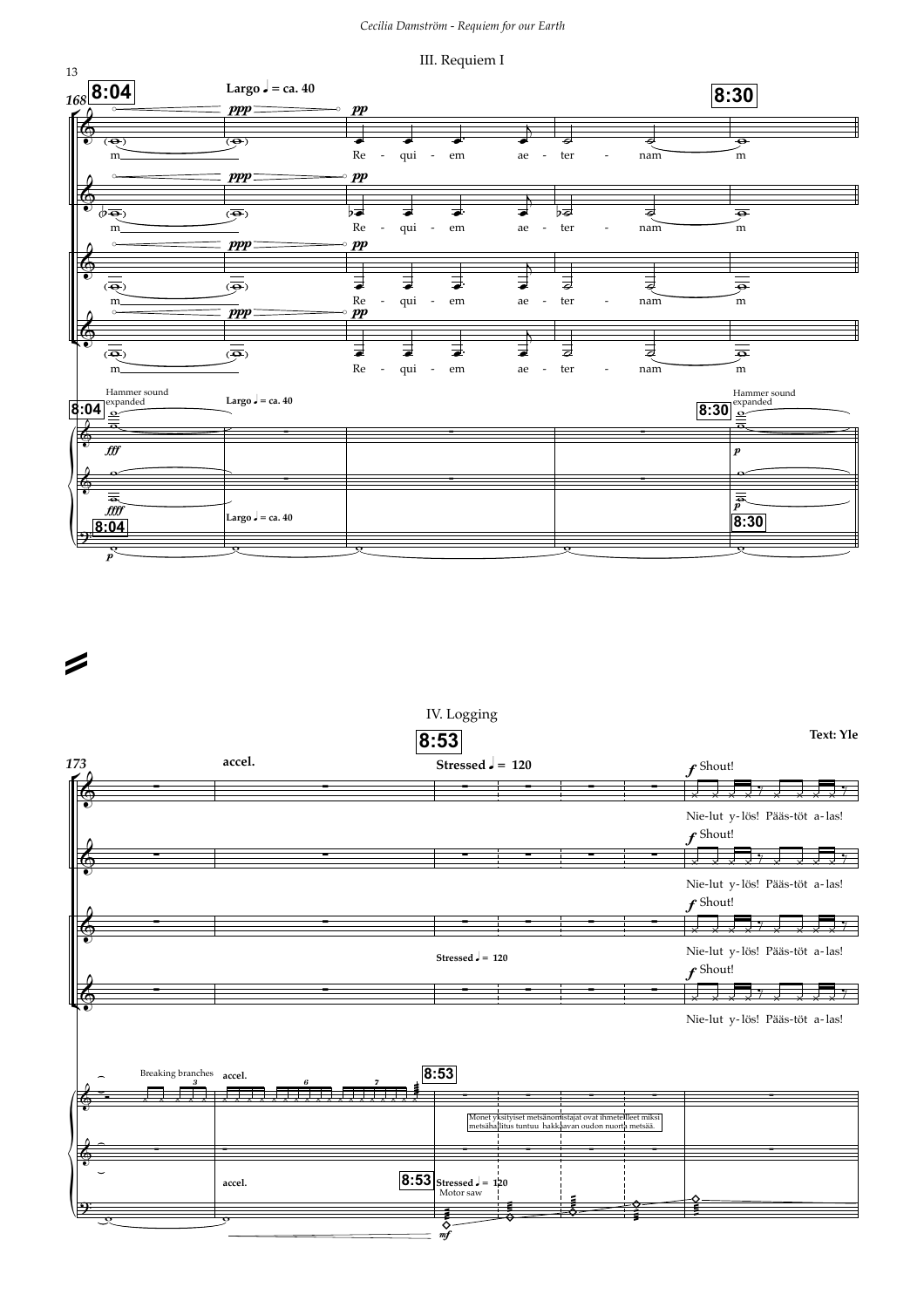

## **9:14**

| Whisper                               |                                                                                                                                                                                                                                                                                                   | $\boldsymbol{m} \boldsymbol{p}$ |                          | $m$ f                    |                |                |                          |
|---------------------------------------|---------------------------------------------------------------------------------------------------------------------------------------------------------------------------------------------------------------------------------------------------------------------------------------------------|---------------------------------|--------------------------|--------------------------|----------------|----------------|--------------------------|
|                                       |                                                                                                                                                                                                                                                                                                   |                                 |                          |                          |                |                |                          |
| Nie-lut y-lös!                        | Nie-lut y-lös!                                                                                                                                                                                                                                                                                    | Nie-lut y-lös!                  | Nie-lut y-lös!           | Nie-lut y-lös!           | Nie-lut y-lös! | Nie-lut y-lös! | Nie-lut y-lös!           |
| Whisper                               |                                                                                                                                                                                                                                                                                                   | $\boldsymbol{m} \boldsymbol{p}$ |                          | m f                      |                |                |                          |
|                                       |                                                                                                                                                                                                                                                                                                   |                                 |                          |                          |                |                |                          |
| Nie-lut y-lös!                        | Nie-lut y-lös!                                                                                                                                                                                                                                                                                    | Nie-lut y-lös!                  | Nie-lut y-lös!           | Nie-lut y-lös!           | Nie-lut y-lös! | Nie-lut y-lös! | Nie-lut y-lös!           |
| Whisper                               |                                                                                                                                                                                                                                                                                                   | тр                              |                          | m f                      |                |                |                          |
|                                       |                                                                                                                                                                                                                                                                                                   |                                 |                          |                          |                |                |                          |
| Nie-lut y-lös!                        | Nie-lut y-lös!                                                                                                                                                                                                                                                                                    | Nie-lut y-lös!                  | Nie-lut y-lös!           | Nie-lut y-lös!           | Nie-lut y-lös! | Nie-lut y-lös! | Nie-lut y-lös!           |
| Whisper                               |                                                                                                                                                                                                                                                                                                   | $\boldsymbol{m}\boldsymbol{p}$  |                          | mf                       |                |                |                          |
|                                       |                                                                                                                                                                                                                                                                                                   |                                 |                          |                          |                |                |                          |
| Nie-lut y-lös!                        | Nie-lut y-lös!                                                                                                                                                                                                                                                                                    | Nie-lut y-lös!                  | Nie-lut y-lös!           | Nie-lut y-lös!           | Nie-lut y-lös! | Nie-lut y-lös! | Nie-lut y-lös!           |
| 9:14                                  |                                                                                                                                                                                                                                                                                                   |                                 |                          |                          |                |                |                          |
|                                       |                                                                                                                                                                                                                                                                                                   |                                 |                          |                          |                |                |                          |
| hyvässä kasvuvaiheessa olevia metsiä. | 3. Ensinnäkin metsähallitus laskee näitä käyttäen liian korkea korkoa, neljän prosentin korkoa.<br>4. Ja toinen syy, ulkoinen syy on se että valtio on asettanut metsähallitukselle liian korekan<br>tulostavoitteen ja että se metsähallitus ei saa sitä tuottovaatimusta täytettyä ellei hakkaa |                                 |                          |                          |                |                |                          |
| Motor saw (with pitch!)               |                                                                                                                                                                                                                                                                                                   |                                 |                          |                          |                |                |                          |
|                                       | $=$                                                                                                                                                                                                                                                                                               |                                 | $\overline{\phantom{m}}$ | $\overline{\phantom{0}}$ | -              |                | $\overline{\phantom{a}}$ |
| $\overline{\mathcal{R}}$              | $\sigma$                                                                                                                                                                                                                                                                                          | $\overline{\overline{R}}$       | $\sigma$                 | $\sigma$                 | $\sigma$       | <u>' ਛ</u>     | $\sigma$                 |
|                                       |                                                                                                                                                                                                                                                                                                   |                                 |                          |                          |                |                |                          |
| 9:14                                  |                                                                                                                                                                                                                                                                                                   |                                 |                          |                          |                |                |                          |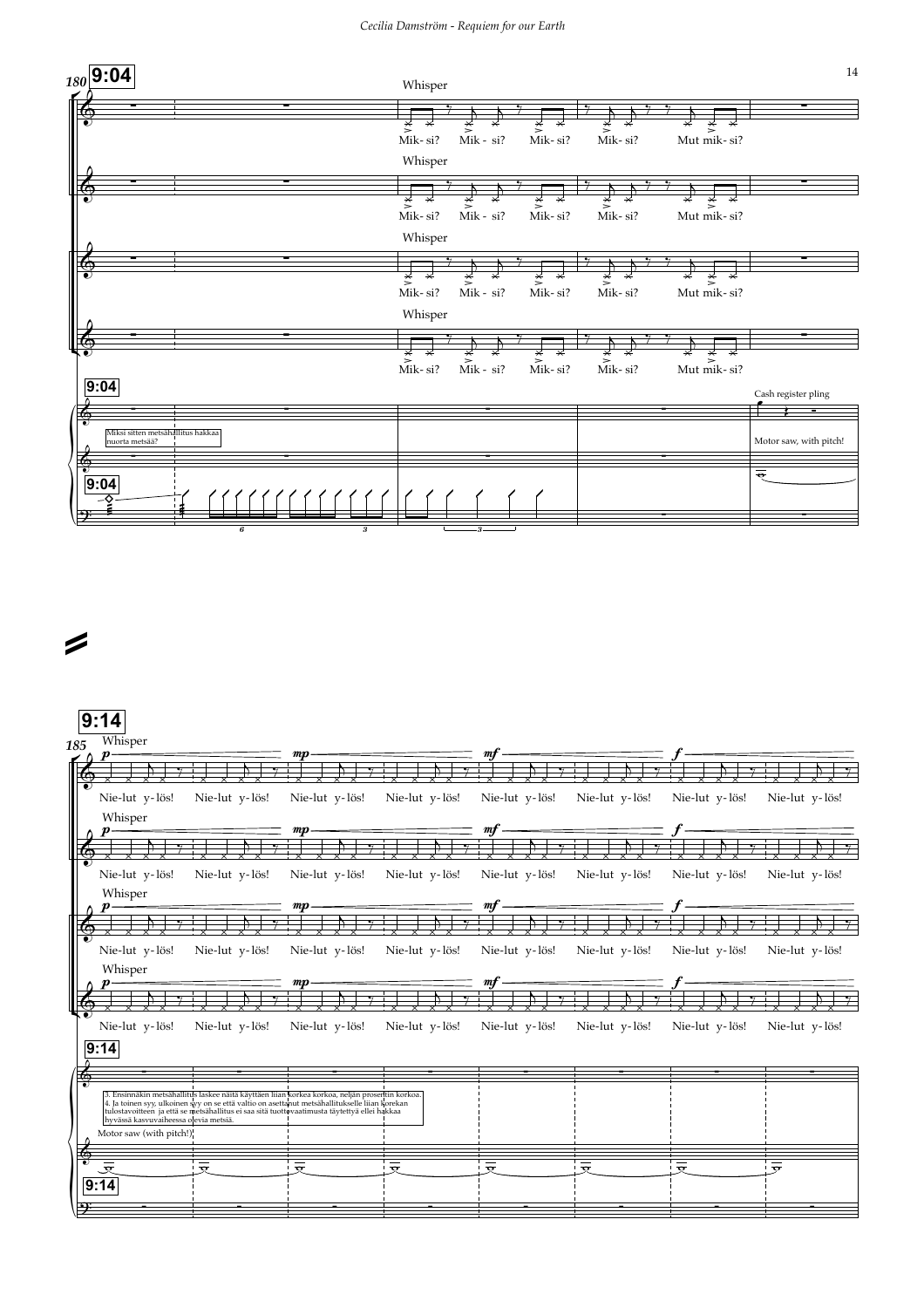

| $\frac{pp}{9}$ .     |                              | $\boldsymbol{pp}$<br>$199$ Spoken                                                                                    |                      |                      | $\boldsymbol{pp}$    |
|----------------------|------------------------------|----------------------------------------------------------------------------------------------------------------------|----------------------|----------------------|----------------------|
|                      |                              |                                                                                                                      |                      |                      |                      |
| kor - ko kor - ko    |                              | kor - ko kor - ko<br>Spoken                                                                                          | kor - ko<br>kor - ko | kor - ko<br>kor - ko | kor - ko<br>kor - ko |
| $\boldsymbol{pp}$    |                              | $pp-$                                                                                                                |                      | f                    | $\boldsymbol{pp}$    |
| kor - ko<br>kor - ko |                              | kor - ko<br>kor - ko                                                                                                 | kor - ko<br>kor - ko | kor - ko<br>kor - ko | kor - ko<br>kor - ko |
| $\boldsymbol{p}$     |                              | Spoken<br>$pp -$                                                                                                     |                      | $f^{\mathsf{-}}$     | $\boldsymbol{pp}$    |
|                      |                              |                                                                                                                      |                      |                      |                      |
| kor - ko<br>kor - ko |                              | kor - ko kor - ko<br>Spoken                                                                                          | kor - ko<br>kor - ko | kor - ko<br>kor - ko | kor - ko<br>kor - ko |
| $\boldsymbol{pp}$    |                              | $\bm{p} \bm{p}$                                                                                                      |                      |                      | $\boldsymbol{pp}$    |
| kor - ko kor - ko    |                              | kor - ko<br>kor - ko                                                                                                 | kor - ko<br>kor - ko | kor - ko<br>kor - ko | kor - ko<br>kor - ko |
|                      | 9:54<br>套                    |                                                                                                                      |                      |                      |                      |
|                      |                              |                                                                                                                      |                      |                      |                      |
|                      | Motor saw, with pitch!       | Metsäntutkija Juha Lappi katsoo että pienemmällä korollan päästäisiin pitkällä aikavälillä parempaan lopputulokseen. |                      |                      |                      |
|                      |                              |                                                                                                                      |                      |                      |                      |
|                      | $\overline{\sigma}$<br> 9:54 | $\overline{\sigma}$                                                                                                  | $\overline{\sigma}$  | $\overline{\sigma}$  | $\overline{\sigma}$  |
|                      |                              |                                                                                                                      |                      |                      |                      |
|                      |                              |                                                                                                                      |                      |                      |                      |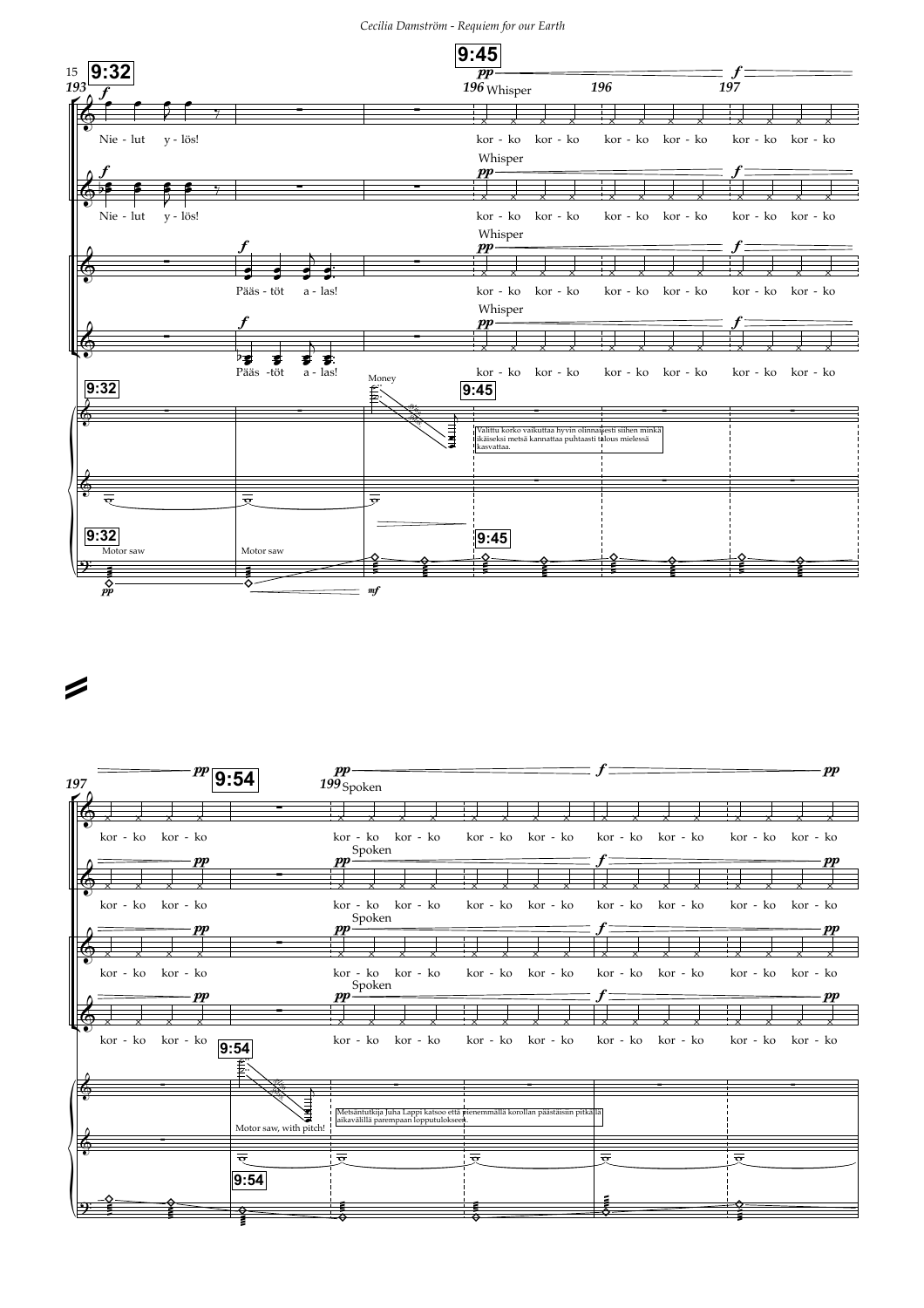



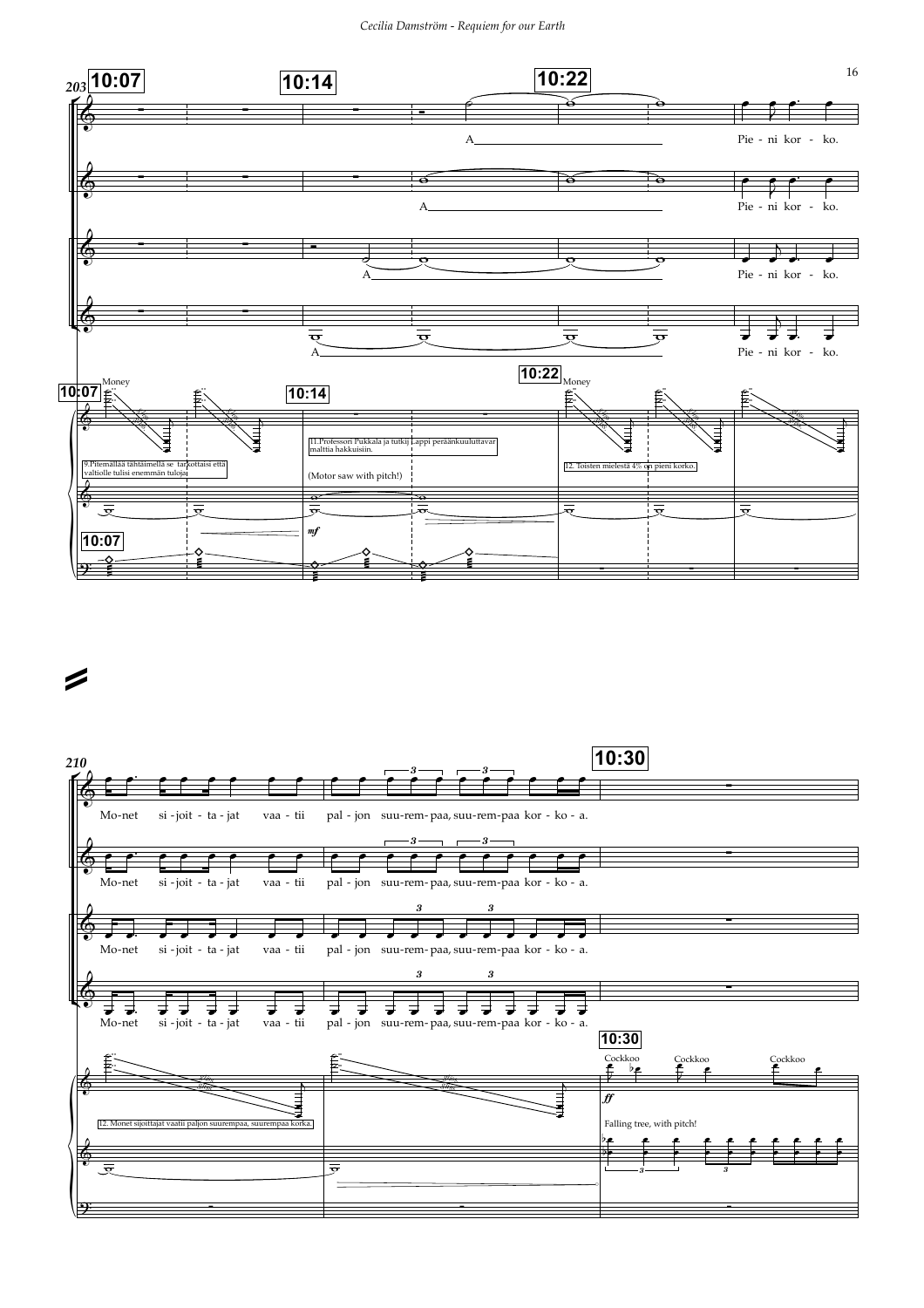

V. Requiem II

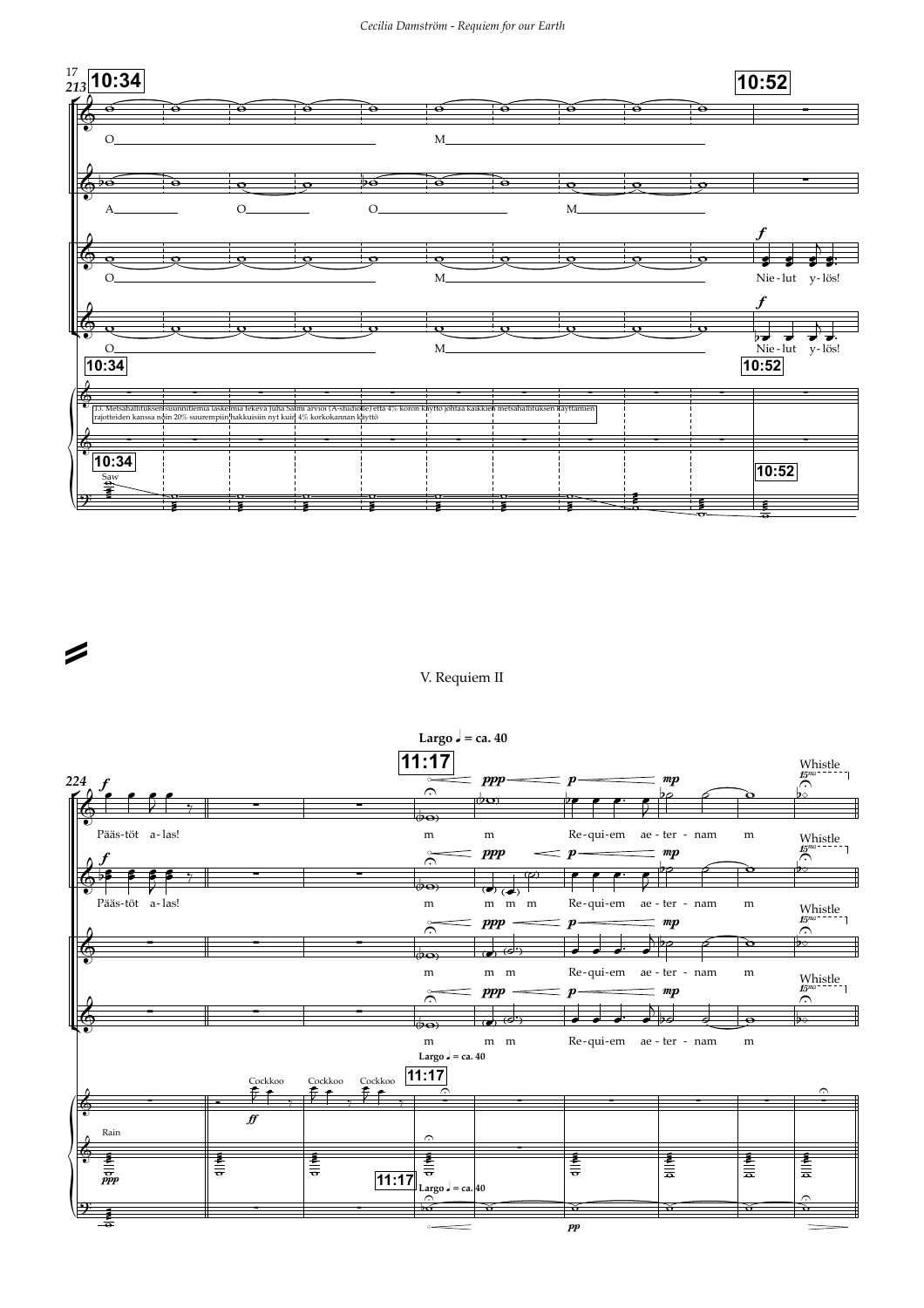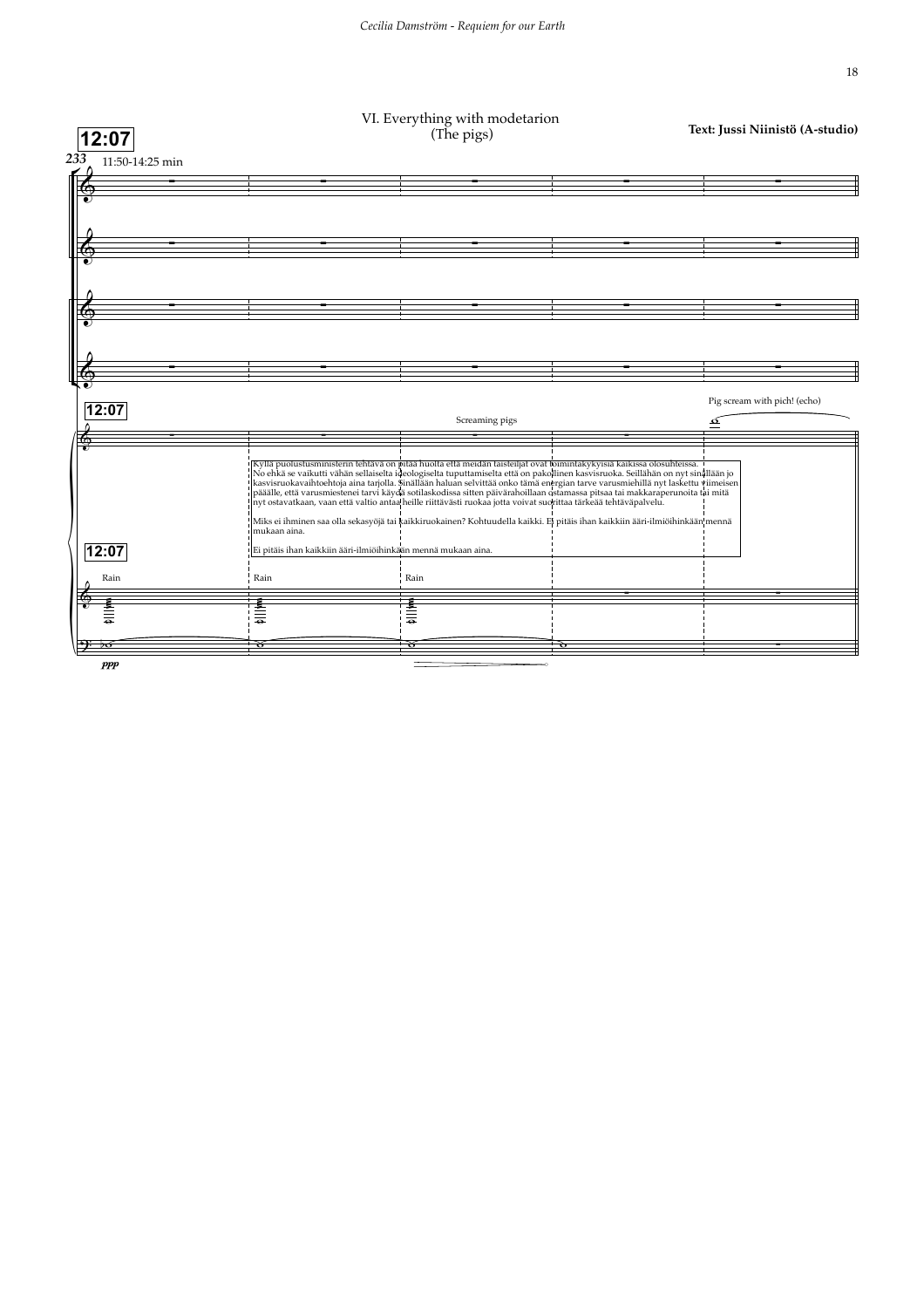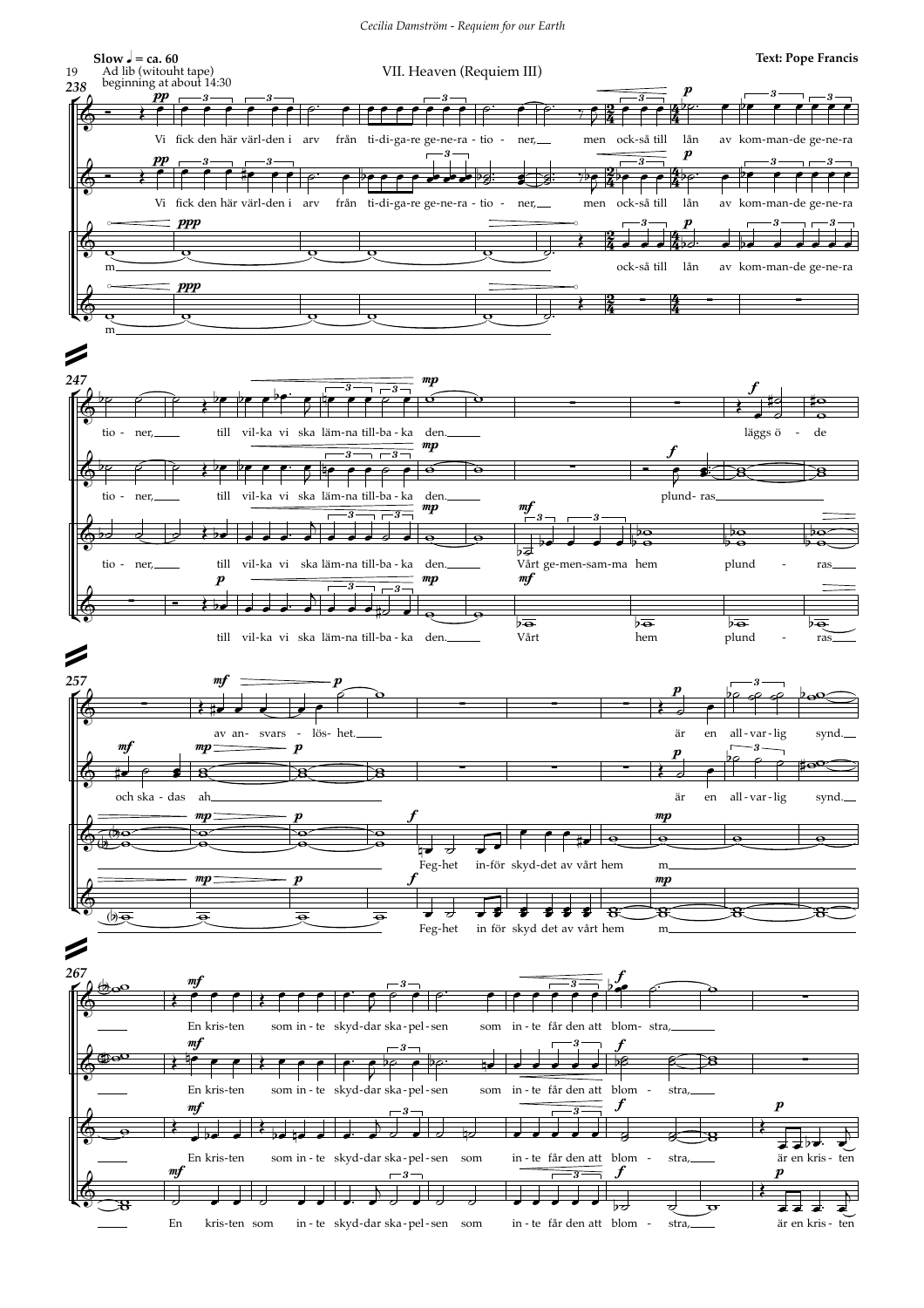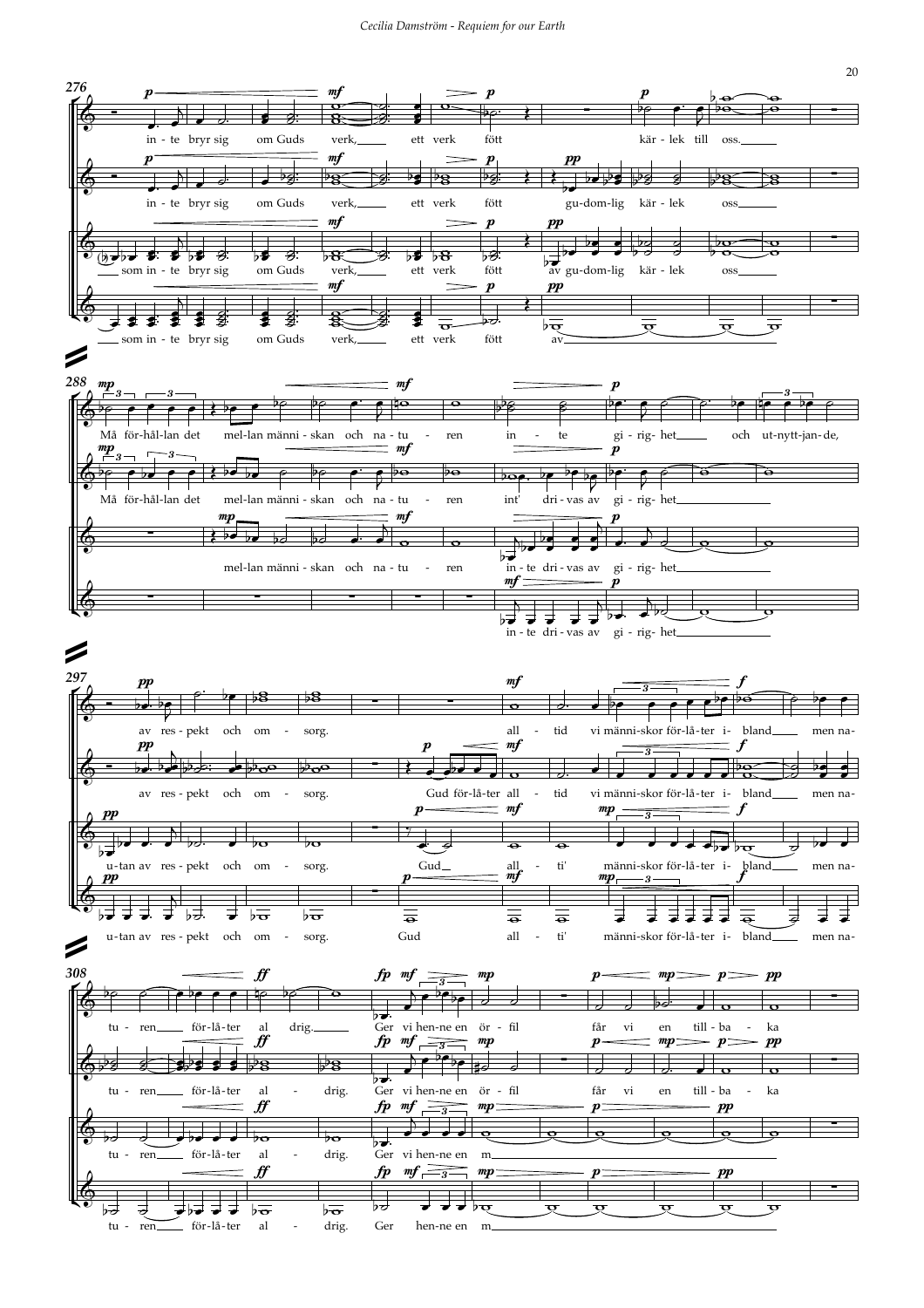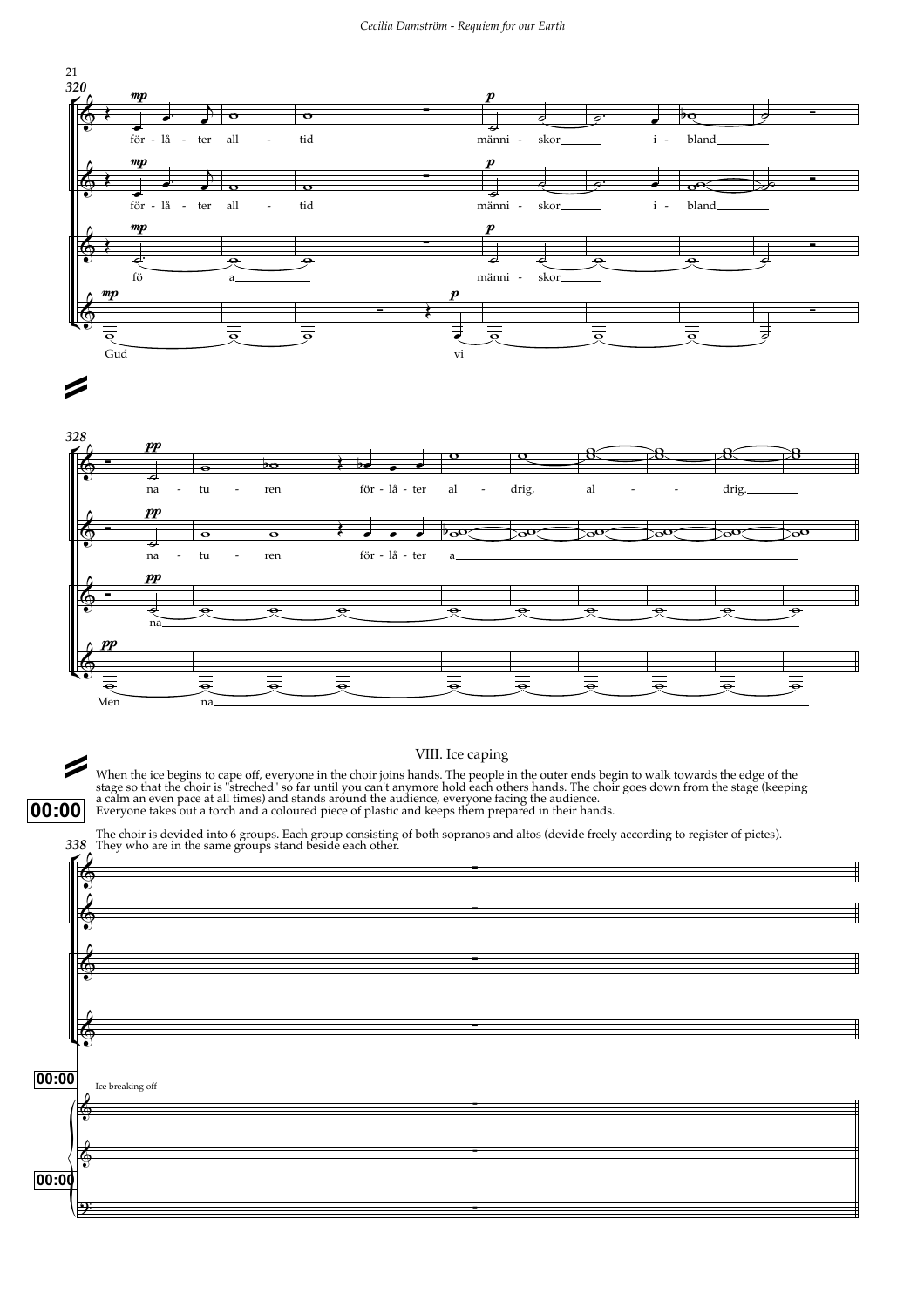

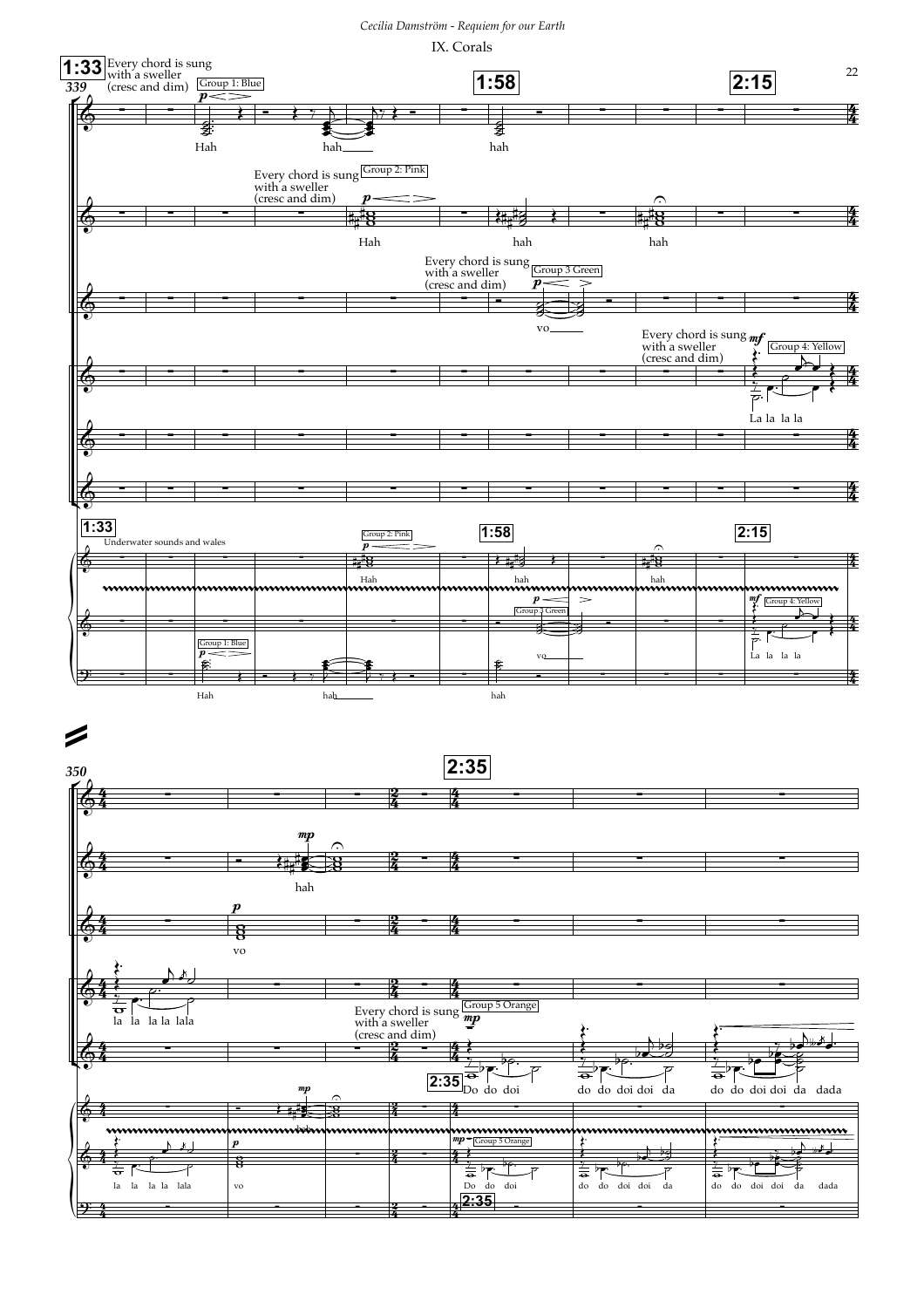*Cecilia Damström - Requiem for our Earth*



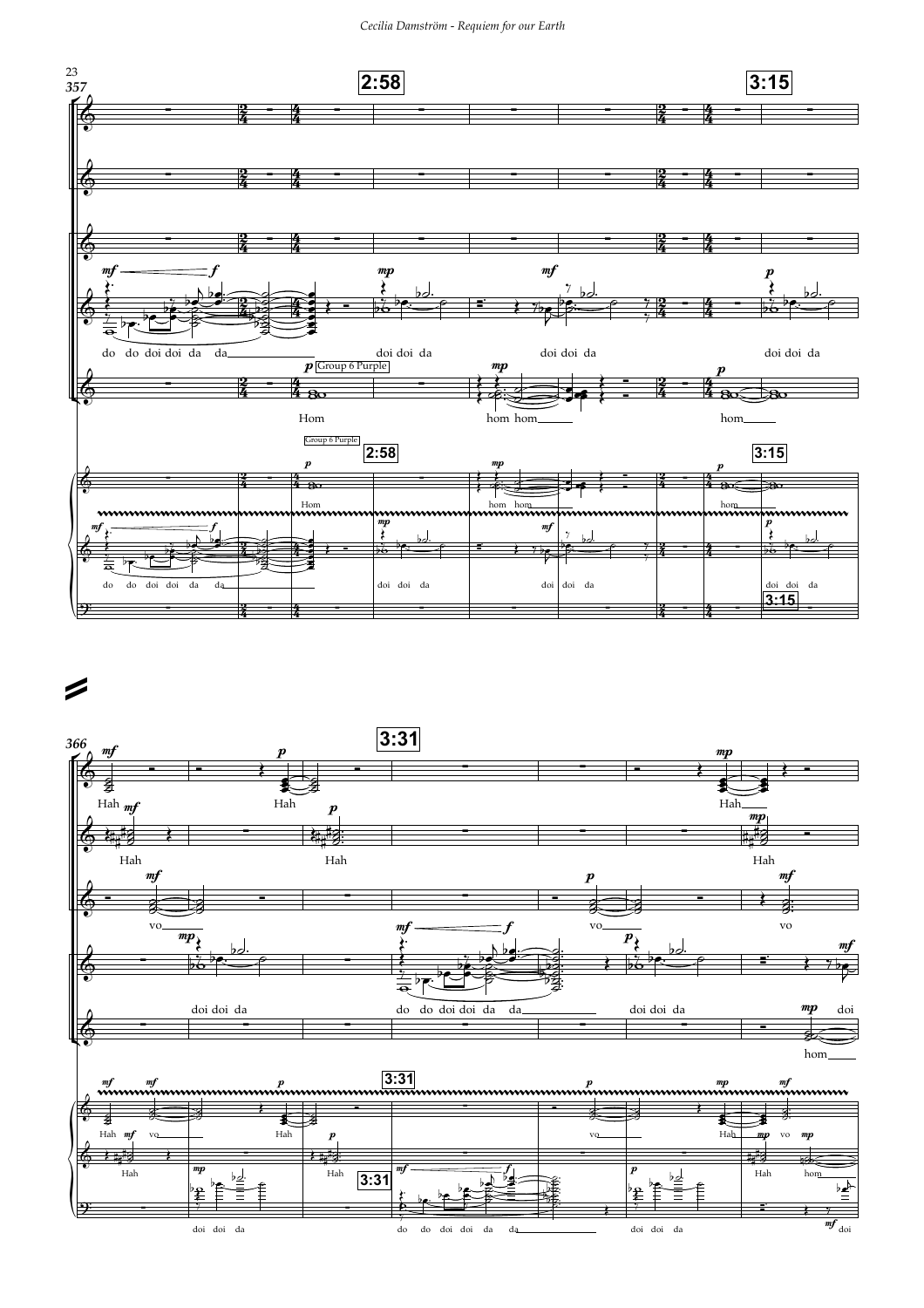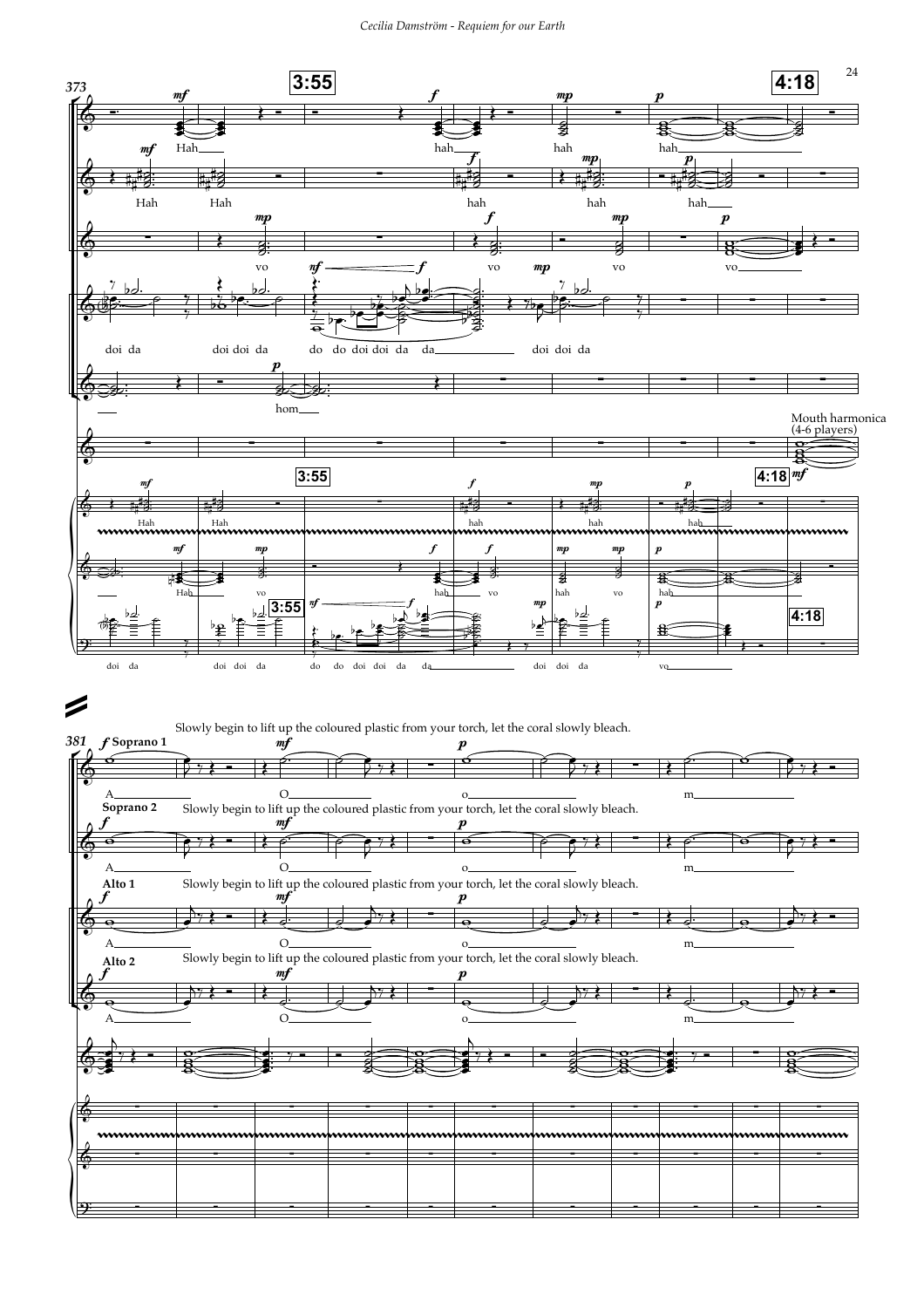